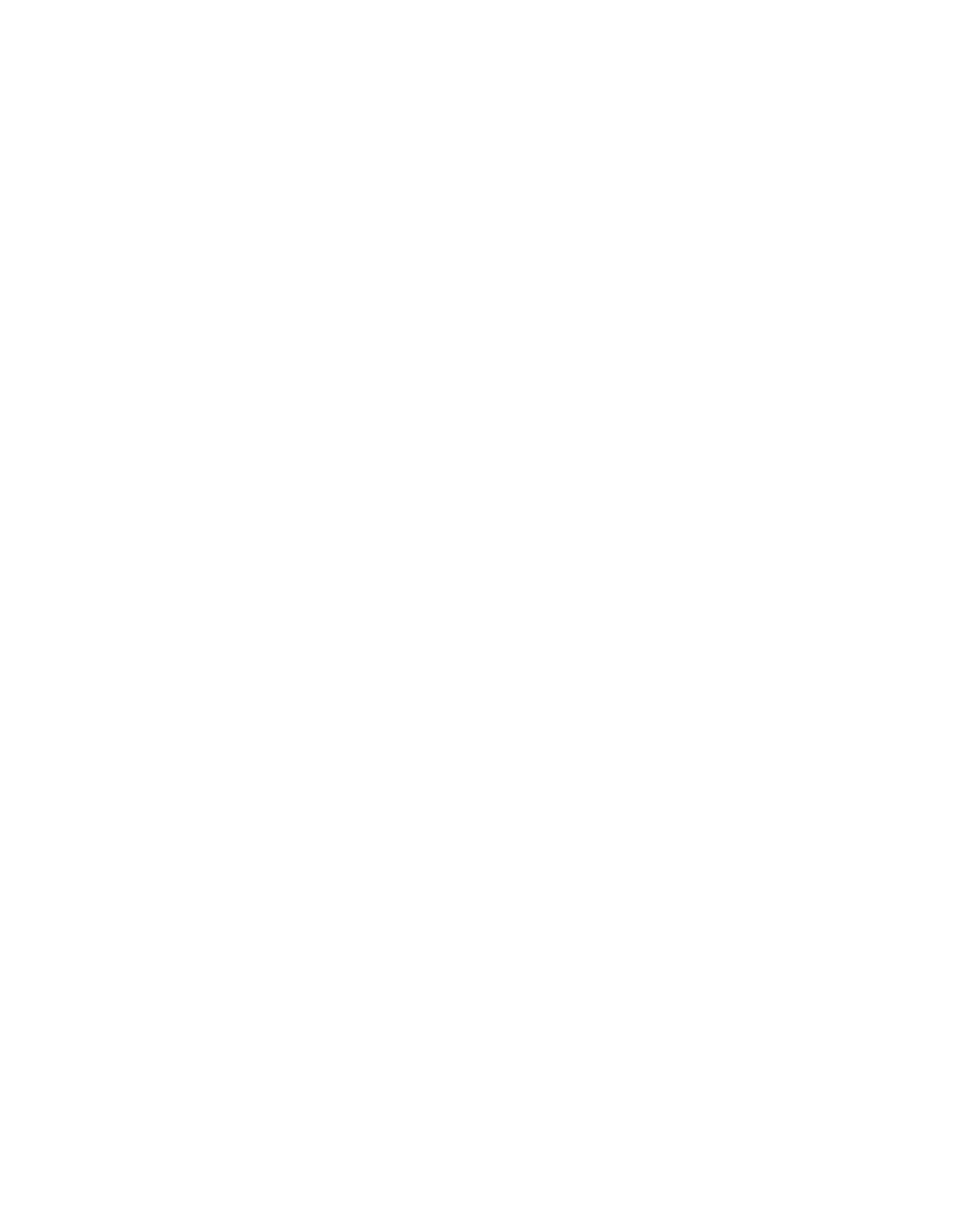## **Table of Contents**

| 1. |  |  |  |
|----|--|--|--|
| 2. |  |  |  |
| 3. |  |  |  |
| 4. |  |  |  |
| 5. |  |  |  |
| 6. |  |  |  |
| 7. |  |  |  |
| 8. |  |  |  |
|    |  |  |  |
|    |  |  |  |
|    |  |  |  |
|    |  |  |  |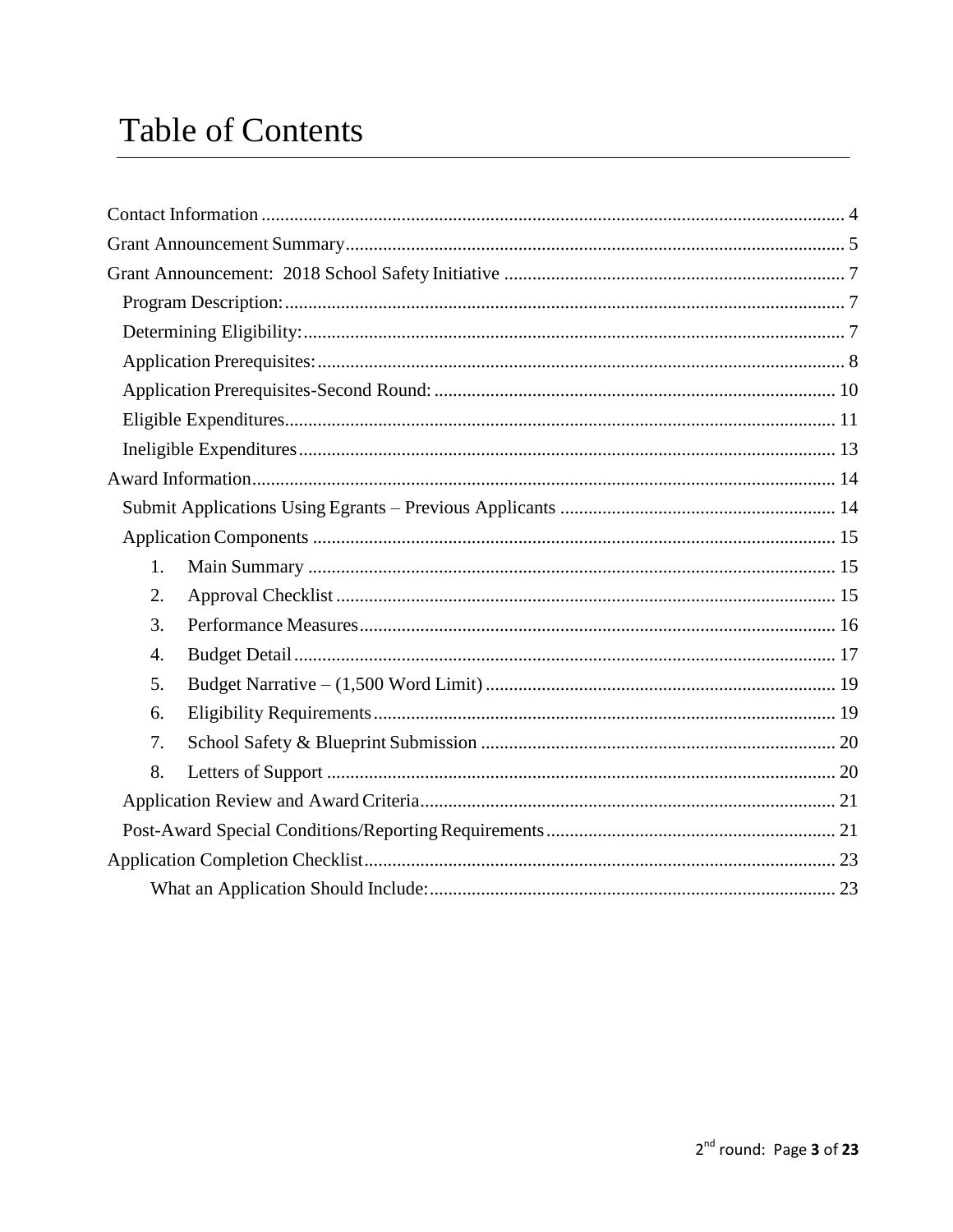- <span id="page-3-0"></span> For any general program, policy, or budget questions related to School Safety Grants:
	- o Please submit via email to: [schoolsafety@doj.state.wi.us](mailto:schoolsafety@doj.state.wi.us)
- For any questions related to the Egrants process:
	- o An Egrants system user guide, tailored to the School Safety Initiative and containing step-by-step instructions for accessing and using the Egrants online system, through grant award instructions, is available here: <https://www.doj.state.wi.us/sites/default/files/school-safety/grant-instructions.pdf>
	- $\circ$  Online Help is available throughout the Egrants application. Once you have started an application, look for the HELP button in the top right corner of the screen, and you will be directed to page-specific instructions.
- Department of Justice (DOJ) Egrants technicians are available for technical issues (only) on non-holiday weekdays from 8am to 4:30pm CST.
	- o Email: [Egrants@doj.state.wi.us](mailto:Egrants@doj.state.wi.us)
	- o Madison area local calls: (608) 267-9068
	- o Statewide toll free: (888) 894-6607
- The [DOJ Grants Administrative Guide p](https://www.doj.state.wi.us/sites/default/files/External%20Admin%20Guide%20-%202018.pdf)rovides assistance with grants management and fiscal management rules, such as allowable costs and procurement.
- DOJ Office of School Safety:<https://www.doj.state.wi.us/oss>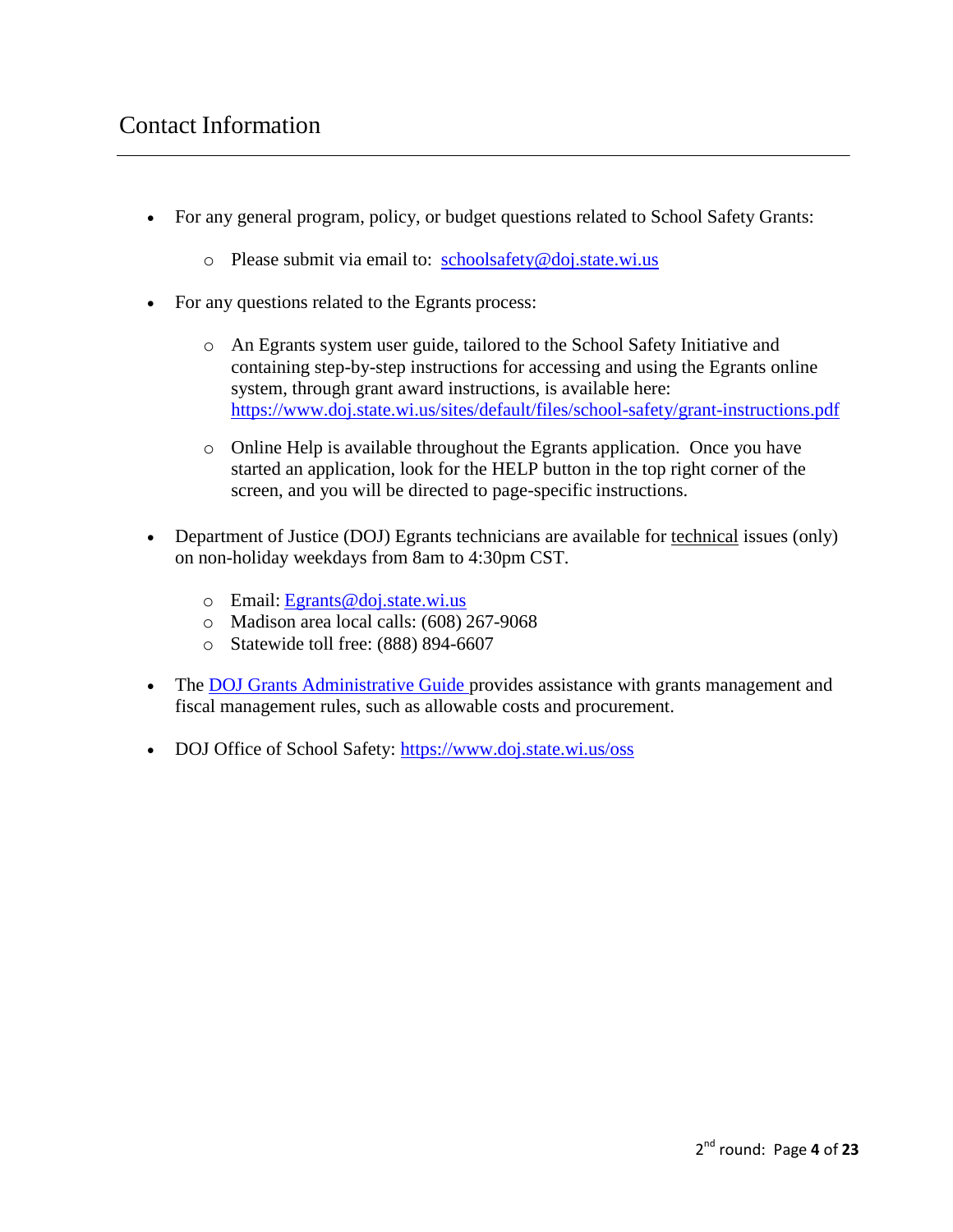<span id="page-4-0"></span>

| <b>Program Area:</b>    | <b>School Safety</b>                                                                                                                                                                                                                                                                                                                                                                                                                                                                                                                                                                                                                                      |
|-------------------------|-----------------------------------------------------------------------------------------------------------------------------------------------------------------------------------------------------------------------------------------------------------------------------------------------------------------------------------------------------------------------------------------------------------------------------------------------------------------------------------------------------------------------------------------------------------------------------------------------------------------------------------------------------------|
| <b>Grant Title:</b>     | 2018 School Safety Initiative - School Safety Intervention Teams and<br><b>Mental Health Training</b>                                                                                                                                                                                                                                                                                                                                                                                                                                                                                                                                                     |
| <b>Description:</b>     | A total of \$100,000,000 is available through the School Safety Initiative to<br>local schools in Wisconsin to support projects designed to improve K-12<br>school safety. It is anticipated that projects funded through this<br>announcement will vary based on the statutory requirements and local<br>needs.                                                                                                                                                                                                                                                                                                                                          |
|                         | Authority for this program is 2017 Wisconsin Act 143 which states that:<br>"the department of justice shall award grants for expenditures related to<br>improving school safety. The department shall accept applications for a<br>grant under this subsection from school boards, operators of independent<br>charter schools, governing bodies of private schools, and tribal schools."                                                                                                                                                                                                                                                                 |
|                         | The statutory program requirements are outlined in 2017 Wisconsin Act<br>143. As directed in the statute, these projects include expenditures to<br>comply with model policies created as a result of the Act; expenditures for<br>training; expenditures for safety-related upgrades to school buildings,<br>equipment, and facilities; and any expenditures related to submission of<br>school safety plans and blueprints to local law enforcement partners and the<br>Office of School Safety. These funds are administered by DOJ, in<br>consultation with the Department of Public Instruction (DPI) and other state<br>and local partner agencies. |
| <b>Important Dates:</b> | Application Due Date: on or before August 30, 2018                                                                                                                                                                                                                                                                                                                                                                                                                                                                                                                                                                                                        |
|                         | Project Start Date: October 1, 2018                                                                                                                                                                                                                                                                                                                                                                                                                                                                                                                                                                                                                       |
|                         | Project End Date: August 31, 2020                                                                                                                                                                                                                                                                                                                                                                                                                                                                                                                                                                                                                         |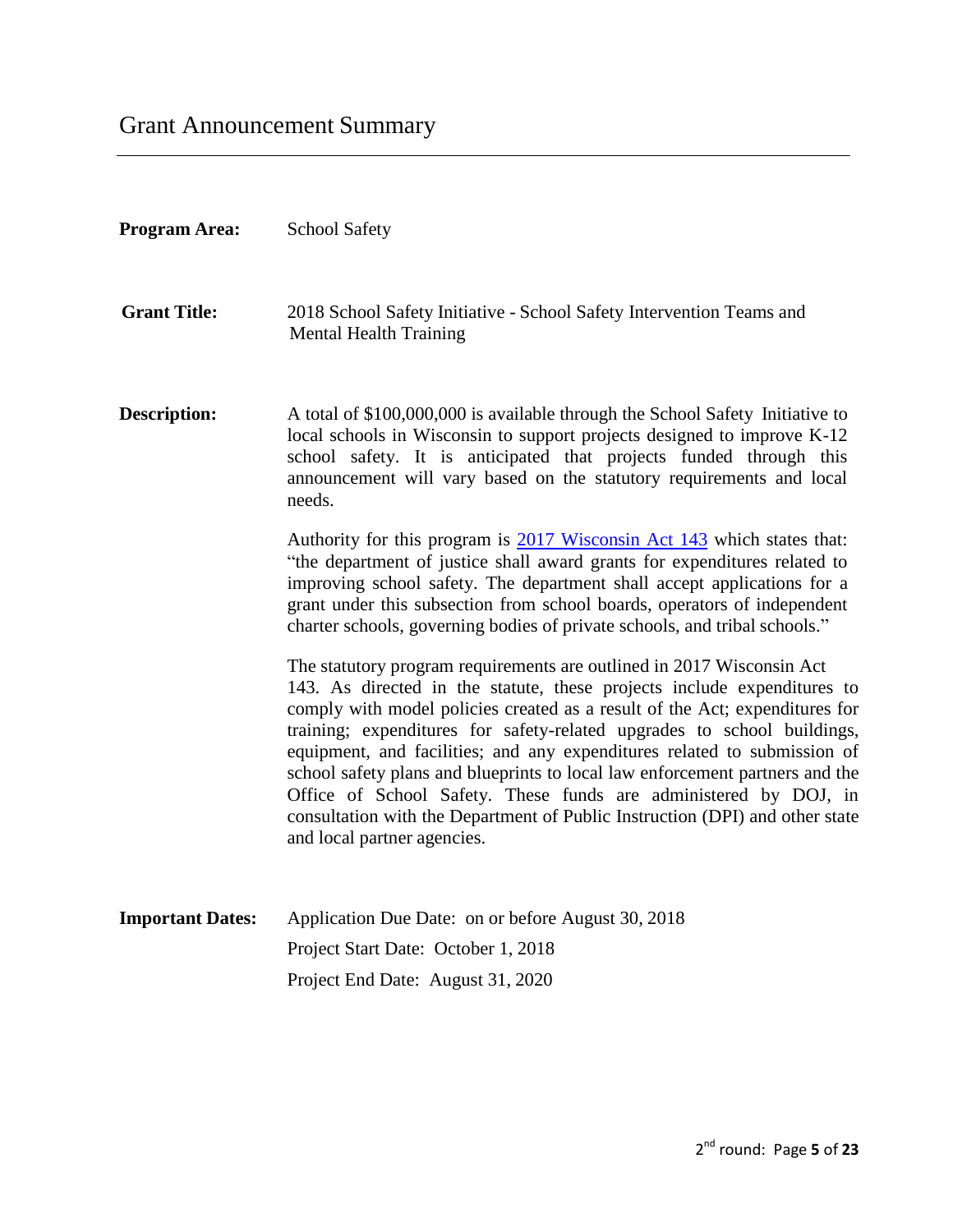#### **Anticipated Funding Amount:**

Approximately \$48,000,000 will be available in this second round of funding.

#### **Match/Cost Sharing Requirement:**

There is no match required under this program.

- **Eligibility:** Eligible applicants include K-12 school boards, operators of independent charter schools, governing bodies of private schools, and tribal schools.
- **Eligible Expenses:** Funding may be used for travel and training, consultant/contractual expenses, equipment, specified personnel costs, and supplies/operating expenses.

**All expenses must be new and cannot replace existing or budgeted state or local government funding.** Substitution of existing funds with grants (supplanting) will be the subject of monitoring and audit. Violations may result in a range of penalties, including suspension of current and future funds under this program, suspension or debarment from DOJ grants, repayment of monies provided under a grant, and civil and/or criminal penalties.

Note: Proposed expenditures that continue or expand upon projects funded in the first round of School Safety Initiative grants are permitted.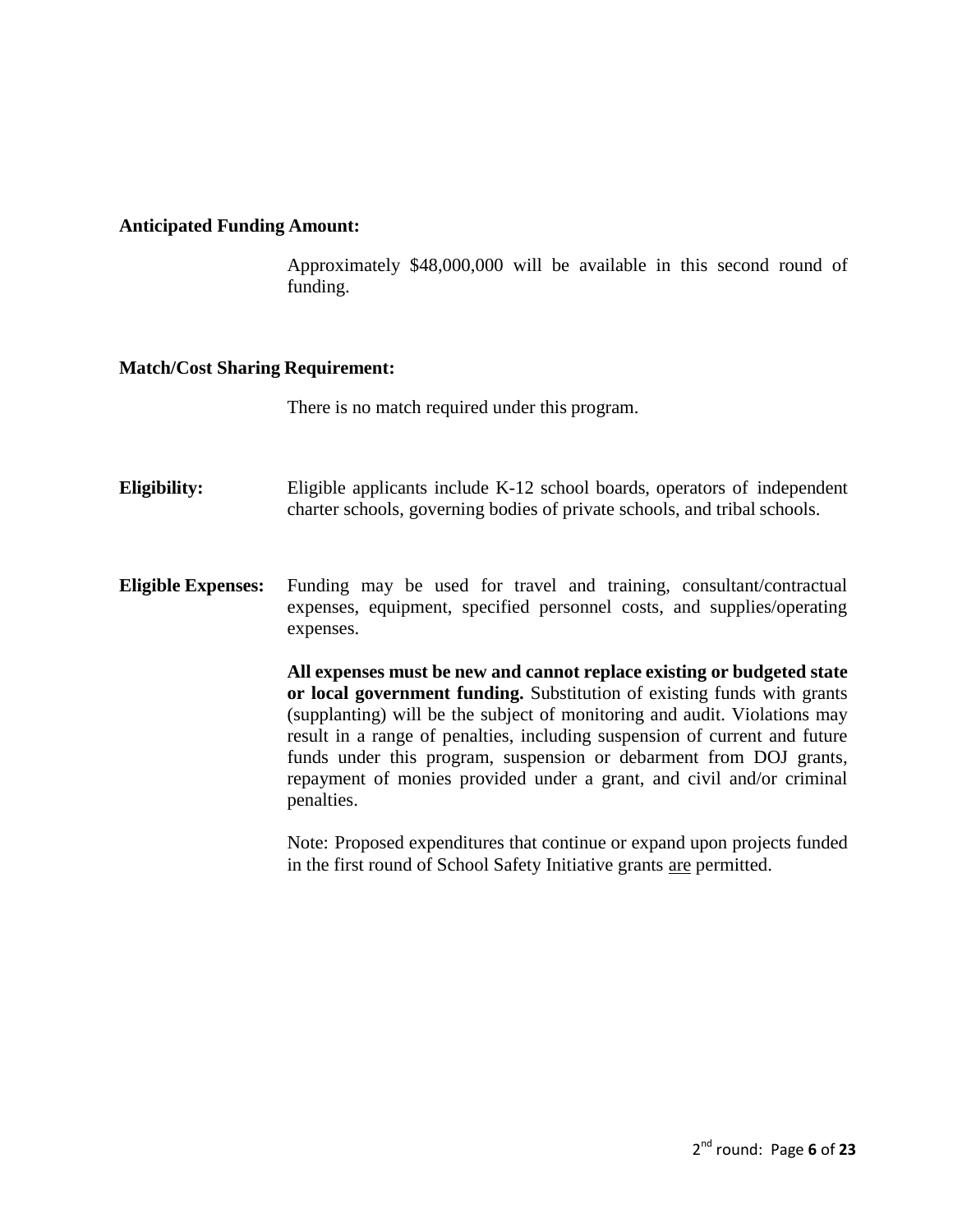## <span id="page-6-1"></span><span id="page-6-0"></span>Program Description:

The Department of Justice (DOJ) is seeking applications for programs and projects related to school violence. Proposed expenditures should enhance or improve upon existing school or district efforts to prevent, mitigate, prepare for, respond to, and/or recover from violence.

DOJ's Office of School Safety announces an advanced initiative focusing on student mental health and the creation of local collaborative teams of educators, counselors, and law enforcement officers to address school safety, respond to threats, and get identified students the help they need. The goal of this program is to train 10% of all teachers in advanced mental health issues, and to install school safety intervention teams in every school. The program is supported by an incentive-based \$48 million grant program that covers the costs of mental health training, school safety intervention teams, and additional physical security upgrades and innovations. This round of grants will award the balance of the legislature's \$100 million school safety grant funds.

## <span id="page-6-2"></span>Determining Eligibility:

Eligible schools are designated on the most-recent official DPI student enrollment figures.

Among other information, applicants will provide their student enrollment, as reported by DPI, in their "intent to apply." Award amounts in this round will be calculated using a per-student formula.

Virtual schools, Department of Corrections schools, and juvenile detention centers are ineligible for funds. CCDEB, DPI, and DHS schools not listed in the online DPI records should contact the Office of School Safety to discuss eligibility prior to applying.

The award amount ultimately depends on the number and size of schools that apply. No awardee will receive less than \$10,000 nor more than \$2.5 million to ensure all applicants receive sufficient funding to make meaningful physical security improvements. Award amounts are calculated based on the amount of money available after all first round awards were processed, incorporating the "intent to apply" information and the aforementioned caps.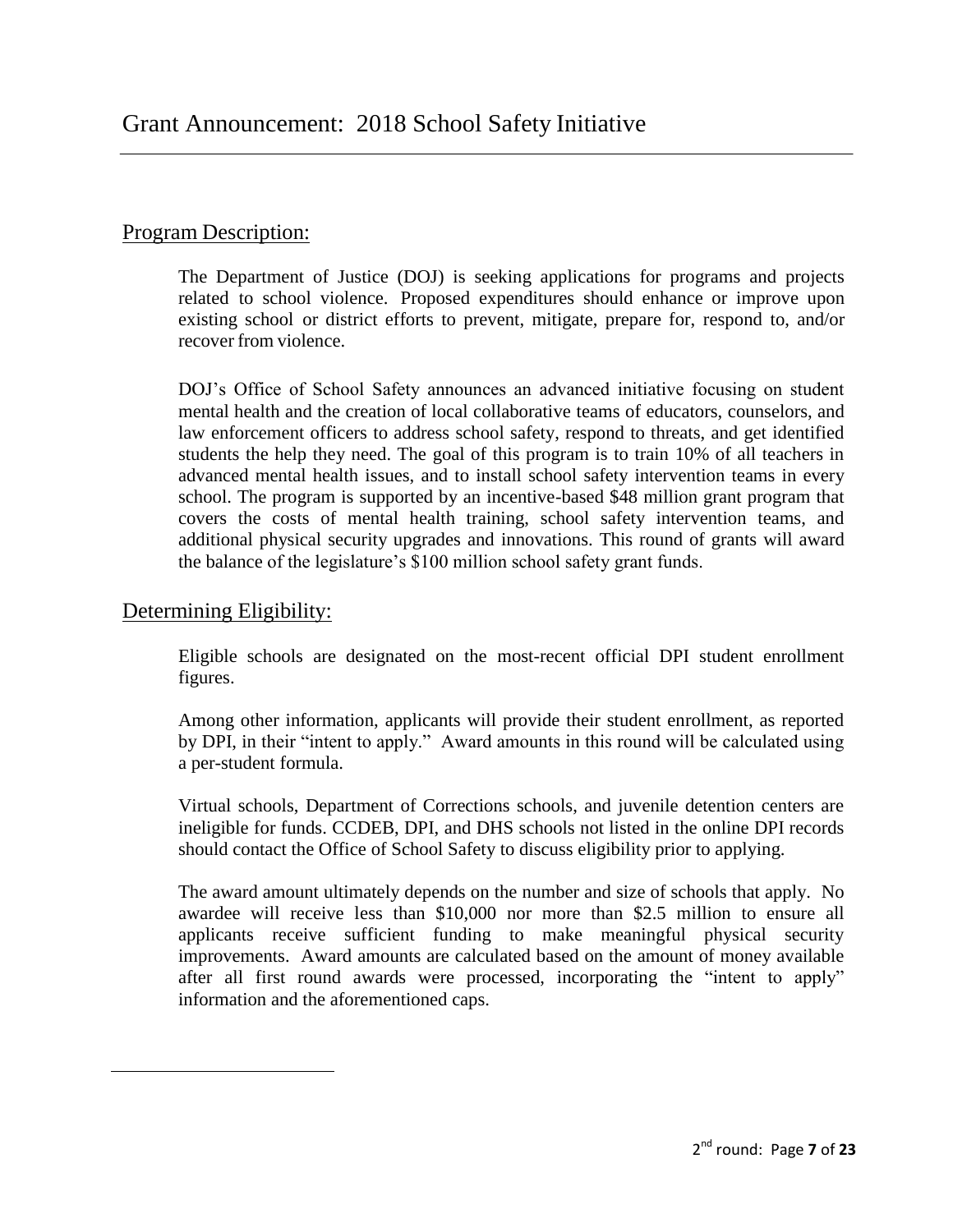## <span id="page-7-0"></span>Application Prerequisites:

Applicants must satisfy all prerequisites from the first round of grant funding, whether or not they applied for funds in that process. (Applicants who participated in the first round of grants have already agreed to meet these requirements.) First-round prerequisites are listed here:

1. Applicants must provide staff with a minimum of 3 hours combined training in Adverse Childhood Experiences (ACE) and Trauma Informed Care/Trauma Sensitive Schools (TIC/TSS) before the end of the 2018-2019 school year; *or*  demonstrate that staff has already received such training.

Staff that must receive this training include all full-time teachers, aides, counselors, administrators, and any other personnel deemed appropriate by the applicant. Staff members that have documentation showing prior completion of this training are not required to repeat it. Free training is available online through the [Department of Public Instruction \(](https://dpi.wi.gov/sspw/mental-health/trauma/)DPI), or it may be delivered by other qualified individuals or organizations. Costs related to providing this training are eligible for grant funds.

- a. ACE training is incorporated into TIC/TSS training, so separate ACE training is not required.
- b. The DPI modules vary in length and can be taken in any order (although DPI recommends starting with module 1). DPI recommends modules 1-5 to meet the 3 hour training requirement, but attendees could piece together different modules to meet the requirement, if desired. To provide evidence of completion, DPI offers each participant the option to email a certificate to their supervisor or other individual of their choosing.
- c. Schools should be able to provide certificates, rosters of attendance, or other reasonable documentation showing that each staff member has received, or previously received, this training. The applicant should retain documentation of having met this requirement to satisfy any follow-up inquiries from the DOJ.
- d. Schools may apply for, and may receive, grant awards before all required staff has attained this requirement.
- 2. Applicants must certify that both of the below security practices will be met:
	- a. All entrances to the school are locked during the school day; *and*
	- b. A designated staff member is present to visually screen<sup>1</sup> everyone entering the school through an unlocked point of access whenever an exterior entrance is unlocked prior to, during, or immediately after the regular school day. "Visual screening" is defined as a staff member stationed at each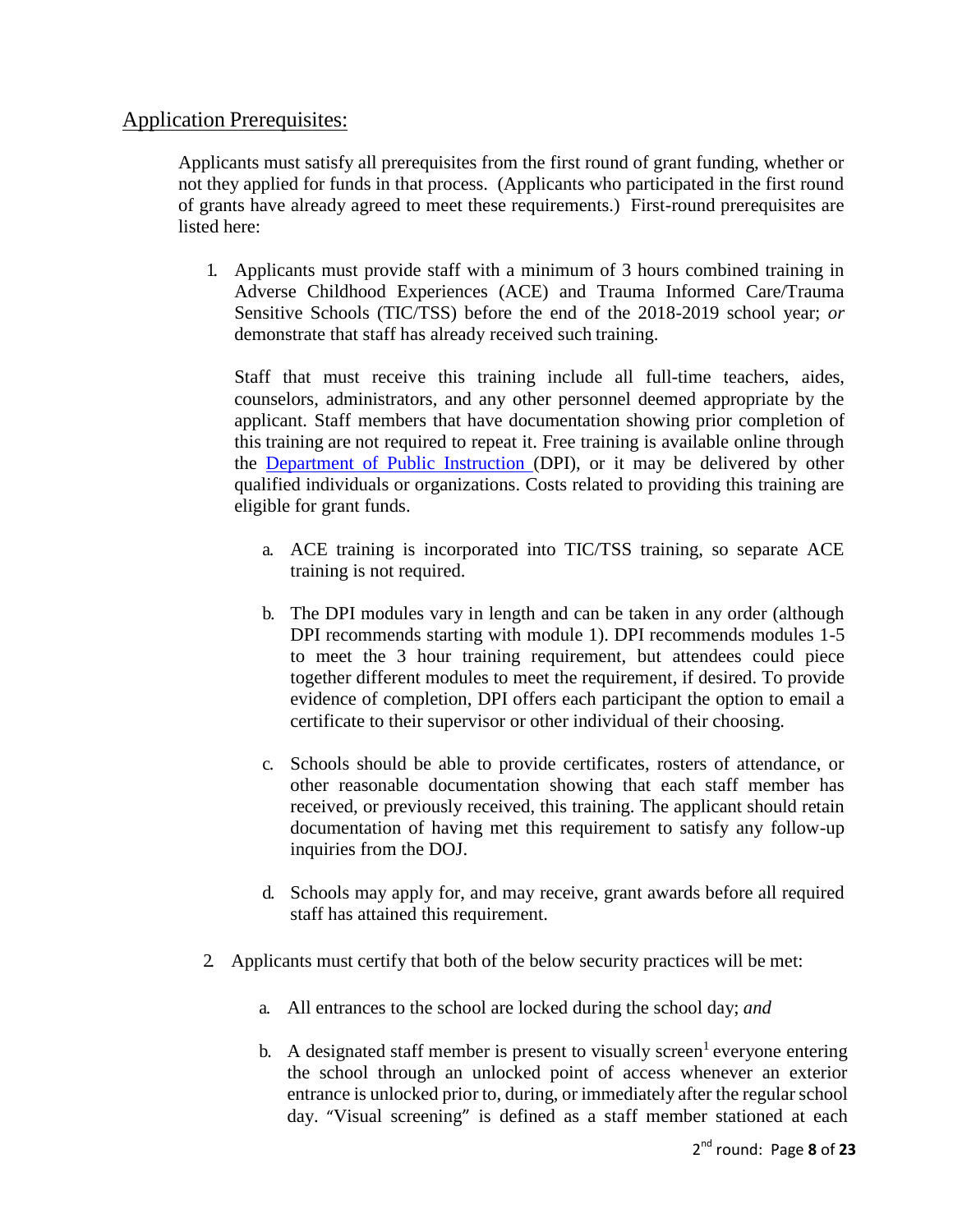unlocked entrance who actively monitors ingress and egress through the unlocked exterior door(s).

- Note that schools do not need to station a staff member at unlocked entrances outside of "regular school day" hours. For example, Happy High School unlocks its front doors at 7:30am to allow students to enter in preparation for the 7:50am beginning of the school day. The day ends at 3:15pm, with most students having exited the building by 3:30pm. Therefore, a staff member would have to be physically present to visually screen ingress/egress from 7:30am to 7:50am and from 3:15pm to 3:30pm. If school doors remain unlocked after 3:30pm for afterschool activities, a staff member is no longer required, as after-school activities are outside the "regular school day." Applicants must certify this in the Project Narrative (section 7) of Egrants.
- Cameras cannot be used to perform visual screening. Effective visual screening requires staff to be physically present. The staff member can clearly view everyone entering the school, change position or follow a person to further observe suspicious person(s) or behavior; challenge or stop an unknown or suspicious person; shut and lock the entrance to the school; give security directions to students, etc. The human element also provides the climate and culture we need in schools. A personal greeting of visitors, staff, and students sets the tone for putting people first. Remote monitoring cannot effectively accomplish all of these tasks.
- Exerting control over who enters a school facility is a basic foundational concept of school security. Thus, all applicants are required to meet this criterion, with the exception of those who cannot comply as described in the next paragraph.
- Please note: schools that share their entrance or common area with a third party, including a religious center, where requirements 2a and 2b are not practical, are exempt from 2a and 2b requirements. *An exemption from these two requirements will make the applicant ineligible for school entry glass – shatter-resistant film.*
- 3. Applicants must certify that each school has a written visitor protocol.
- 4. Applicants must demonstrate responsible fiscal budgeting by describing efforts to contain costs in Section 5 of the grant application. Examples of cost containment practices include referring to Department of Administration contract prices (see [DOA's School Safety website\)](https://doa.wi.gov/Pages/DoingBusiness/SchoolSafety-Contracts.aspx), utilizing cooperative purchasing through CESA 2 [Purchasing,](http://www.cesapurchasing.org/) [CESA 10 Facilities Management,](http://facilities.cesa10.org/) etc.

If applicants encounter significant vendor price increases that may be a result of this grant announcement, applicants are encouraged to contact the [Wisconsin](https://www.doj.state.wi.us/dls/consumer-protection)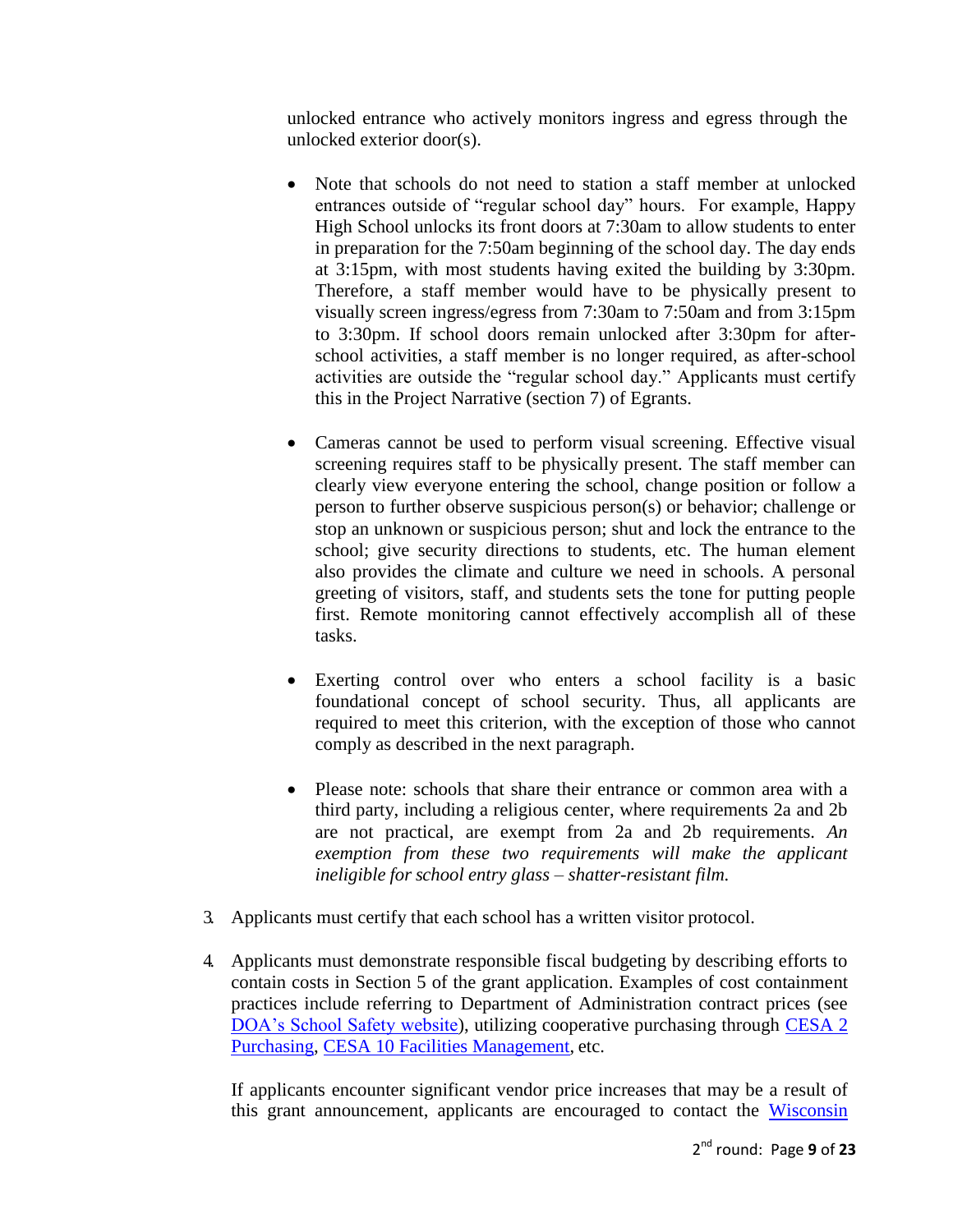## [Department of Justice Consumer Protection and Antitrust](https://www.doj.state.wi.us/dls/consumer-protection) Unit.

5. Applicants are required to coordinate with local law enforcement agenciesto ensure that applicants' proposed expenditures and current entry door security practices are reviewed, approved, and, if possible, improved immediately.

## <span id="page-9-0"></span>Application Prerequisites-Second Round:

In addition to meeting all prerequisites from the first round of grant funding, whether or not they applied for funds in that process, all applicants for this second round of grant funding must agree to meet all of the additional requirements listed below:

- 6. Minimum training requirements (all applicants)
	- a. Agree to send 10% of full-time teachers and counselors to a DOJ-approved 12-hour Adolescent Mental Health<sup>1</sup> training program by August  $31, 2020$ . Grant funds may be used to pay this expense (see "eligible expenditures" below).
- 7. Establish a School Safety Intervention Team (SSIT) according to the DOJ's standardized guidelines (no later than August 31, 2019)
	- a. SSIT performs ongoing violence-related threat assessments, behavior monitoring, and intervention. SSIT tracks, monitors, assists, and intervenes with at-risk youth
	- b. Threat Assessment Team (TAT) component
		- Utilize standardized DOJ TAT process, format, and organization
		- Utilize standardized DOJ Violence Risk Assessment (VRA)
		- Report VRA data from specific, plausible, and imminent threats to the DOJ utilizing DOJ reporting form
	- c. SSIT members must include:

 $\overline{a}$ 

- At least one member that has completed the 12-hour Adolescent Mental Health training
- At least one member that has completed Threat Assessment Team training
- At least one member of local law enforcement agency
- d. Schools would typically have a SSIT in each middle and high school, with multiple elementary schools perhaps sharing an SSIT. However, due to unique school differences, SSITs may be a multi-school, district-wide, or regional team with case-by-case approval from the Office of School Safety

 $1$  The specified Adolescent Mental Health training curriculum was created by the National Center for Mental Health and Juvenile Justice. This 12-hour course includes information on developmentally appropriate behavior vs. mental illness, symptoms of specific diagnosis, trauma informed practices, de-escalation techniques, engaging parents in the process, and a community service provider discussion panel.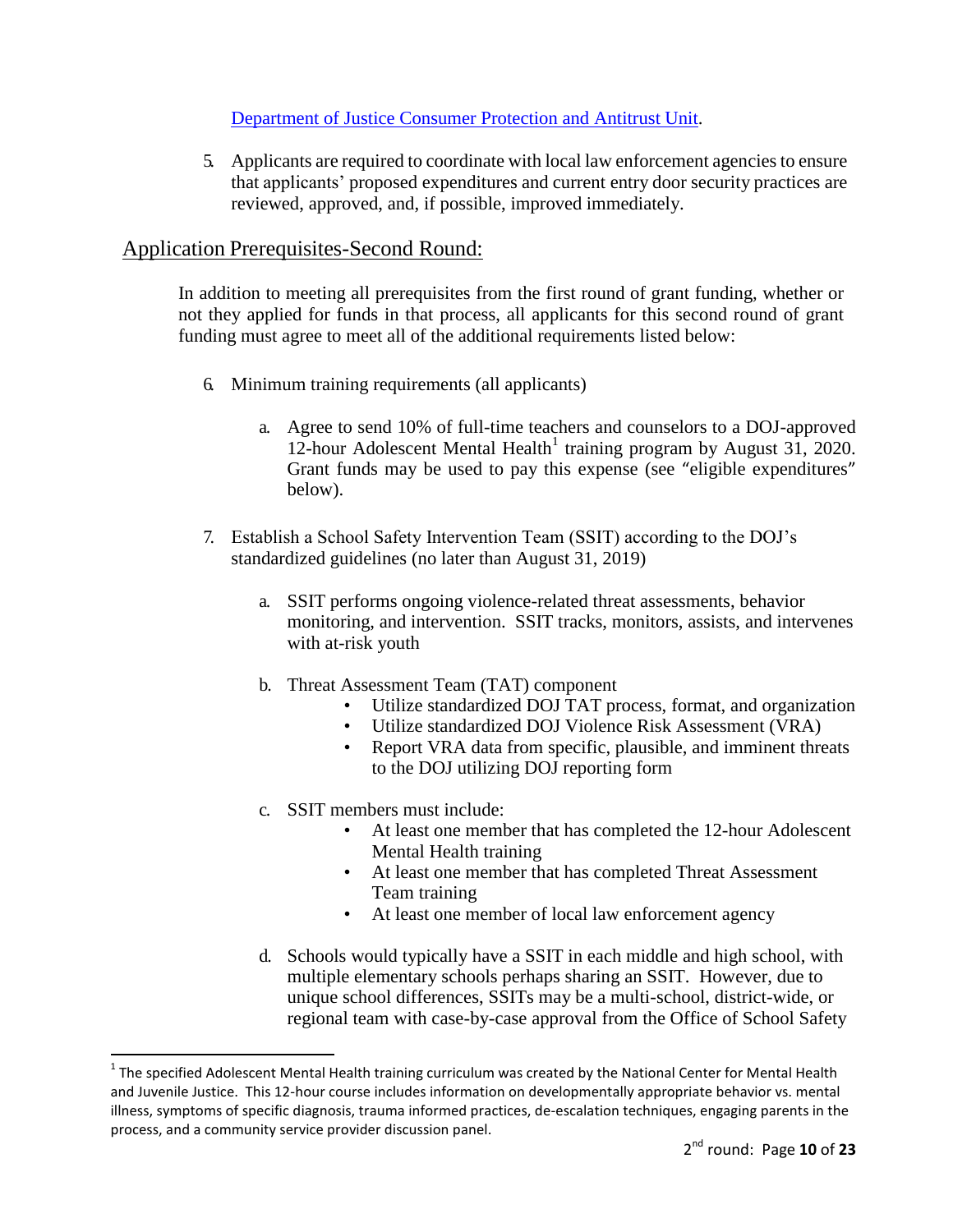- e. Applicant submits a letter of support from the law enforcement agency that will be part of the SSIT
- f. SSIT must meet at regular intervals, in person, no less than once per quarter, but more regularly if determined necessary by the SSIT
- 8. Participate in and promote the DOJ confidential reporting application or tip line, when this is developed and deployed

## <span id="page-10-0"></span>Eligible Expenditures

Eligible expenditures are limited to the categories and topics listed below. Applicants with questions whether a proposed expenditure is eligible should contact [schoolsafety@doj.state.wi.us.](mailto:schoolsafety@doj.state.wi.us)

- 1. Training cost reimbursement, including Adolescent Mental Health training and Threat Assessment Team training. Eligible expenditures include:
	- a. Tuition
	- b. Mileage, lodging, and meals at state rates
	- c. Regular substitute teacher pay rate for substitutes covering classes for teachers attending training. Reimbursement is the school's short-term/daily substitute rate for substitute teachers directly employed by a school; or the actual cost to the district for contracted short-term/daily substitute services (such as Teachers On Call™, etc.). [Examples: Metro School District directly pays substitute teachers \$157.27/day, so is eligible for \$157.27 reimbursement. Happy School District contracts with Teachers On Call, through which substitutes are paid \$105—but Happy SD pays a 27% surcharge to Teachers On Call, generating an actual district cost of \$133.35 eligible for reimbursement.]
	- d. Hourly pay for teachers attending training outside of school contract days, at the school's standard hourly rate for such activity, for actual hours in training.
	- e. Other training topics eligible for reimbursement include:
		- i. Emergency Operation Plans (EOP) and/or Standard Response Protocol (SRP), including training, development, and practice
		- ii. Curriculum related to student resiliency/school climate & culture, assisting students in adapting well to adversity, trauma, tragedy, threats or significant stress
		- iii. DOJ-approved school resource officer training for School Resource Officers (SROs) (when paid for by school)
		- iv. Adverse Childhood Experiences and Trauma Sensitive Schools
		- v. Youth Mental Health First Aid
		- vi. PREPaRE
		- vii. Evidence-based violence prevention programs
		- viii. How to respond during an active shooter event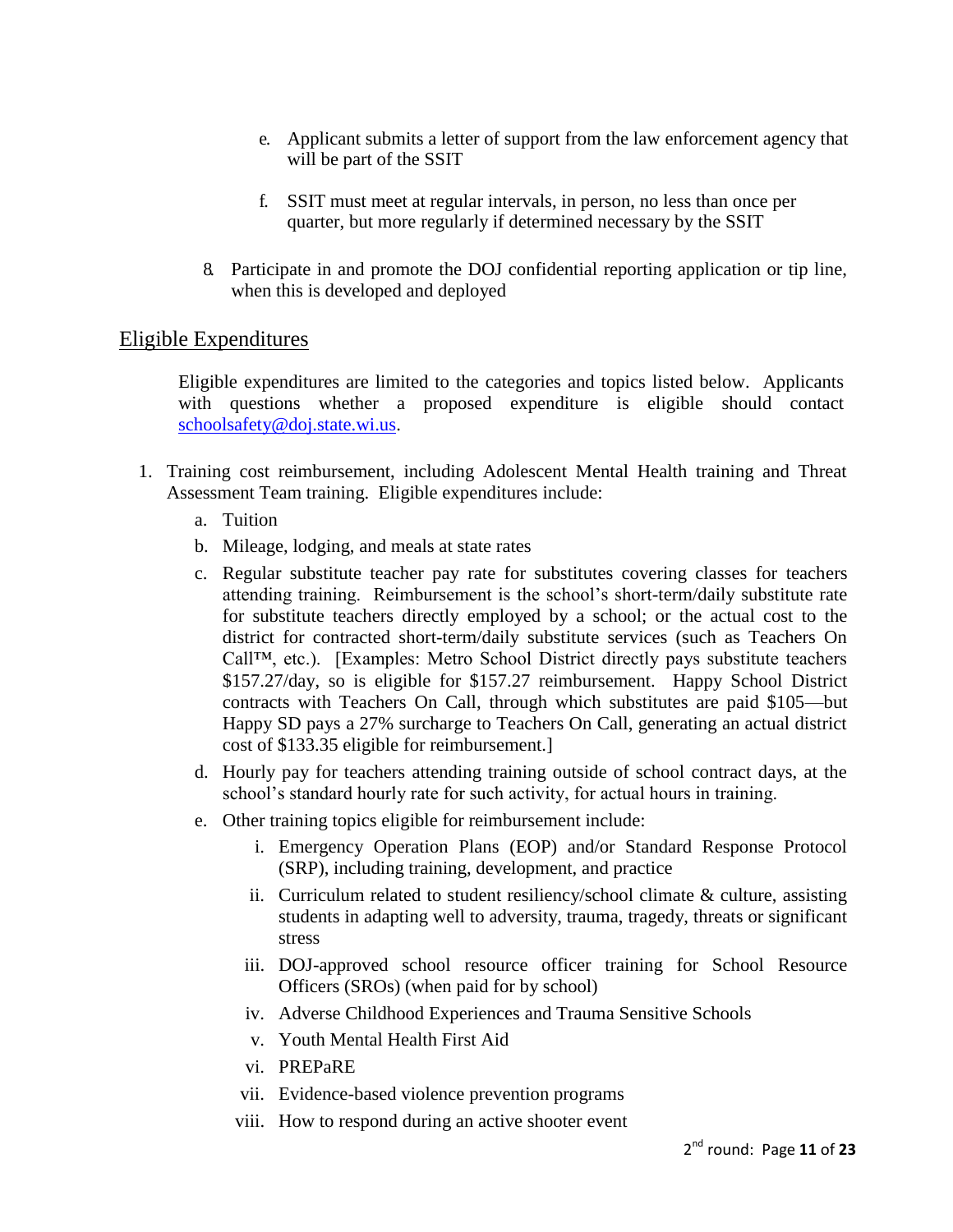- ix. Security assessments and/or training such as that offered by the [Wisconsin](http://www.wssca.org/)  [School Safety Coordinators Association](http://www.wssca.org/)
- x. "Train-the-trainer" courses to enable ongoing/recurring training in any of the above topics
- 2. Physical infrastructure improvement
	- a. Relocating or remodeling entry ways to enhance security
	- b. Door locks, including electronic locks, for classrooms; and/or door replacement or upgrades necessary to increase security. All locks and barricade devices must be ADA and fire code compliant.
	- c. Video intercom systems
	- d. Exit door alarms
	- e. Intrafacility emergency communication systems such as PA systems, radios, phone apps, etc. This could include repair, upgrade, and/or expansion of current systems, or the replacement of such systems with new systems. Eligible expenses can include vendor training on how to use the new system. However, grant funds cannot be used to supplant existing funds allocated to ongoing maintenance contracts, etc.
	- f. Security cameras
	- g. Signs such as "Emergency Exit Only", "Visitors Register at Front Office", "No Entrance", exterior door numbering, etc.
	- h. Fences and gates
	- i. Shatter-resistant film with necessary glass-frame bonding agent for entry doors, interior classroom door glass, and/or door sidelites that are more than 12" wide and allow easy floor-level access adjacent to doors. Applications for interior shatterresistant film should address why barricading glass entry points is not a feasible alternative. [Security film expenditures capped at \$15/sq. ft. installed.]
	- j. Expenditures to comply with the model practices created in s. [165.28\(1\) \(](http://docs.legis.wisconsin.gov/document/statutes/165.28(1))updating the school safety plan to comply with new requirements and model safety plans).
	- k. Expenditures necessary to comply with s.  $118.07(4)(cf)$ , providing required "blueprints" to the DOJ and local law enforcement agency(s) with jurisdiction over the school. $<sup>2</sup>$ </sup>
- 3. Novel / additional expenditures
	- a. Incident command/emergency operation equipment, software, or student reunification tools
	- b. Law enforcement direct notification systems; panic buttons; and/or visual signaling equipment
	- c. First-aid kits and/or training
	- d. Vehicle bollards

 $\overline{a}$ 

 $2$  Note: the DOJ interprets "blueprints" as a floor plan or school map that shows doors, windows, stairways, room numbers, and other information immediately useful to law enforcement, fire, and EMS responders, to locate and respond to a crisis location. Applicants should not submit architectural plans.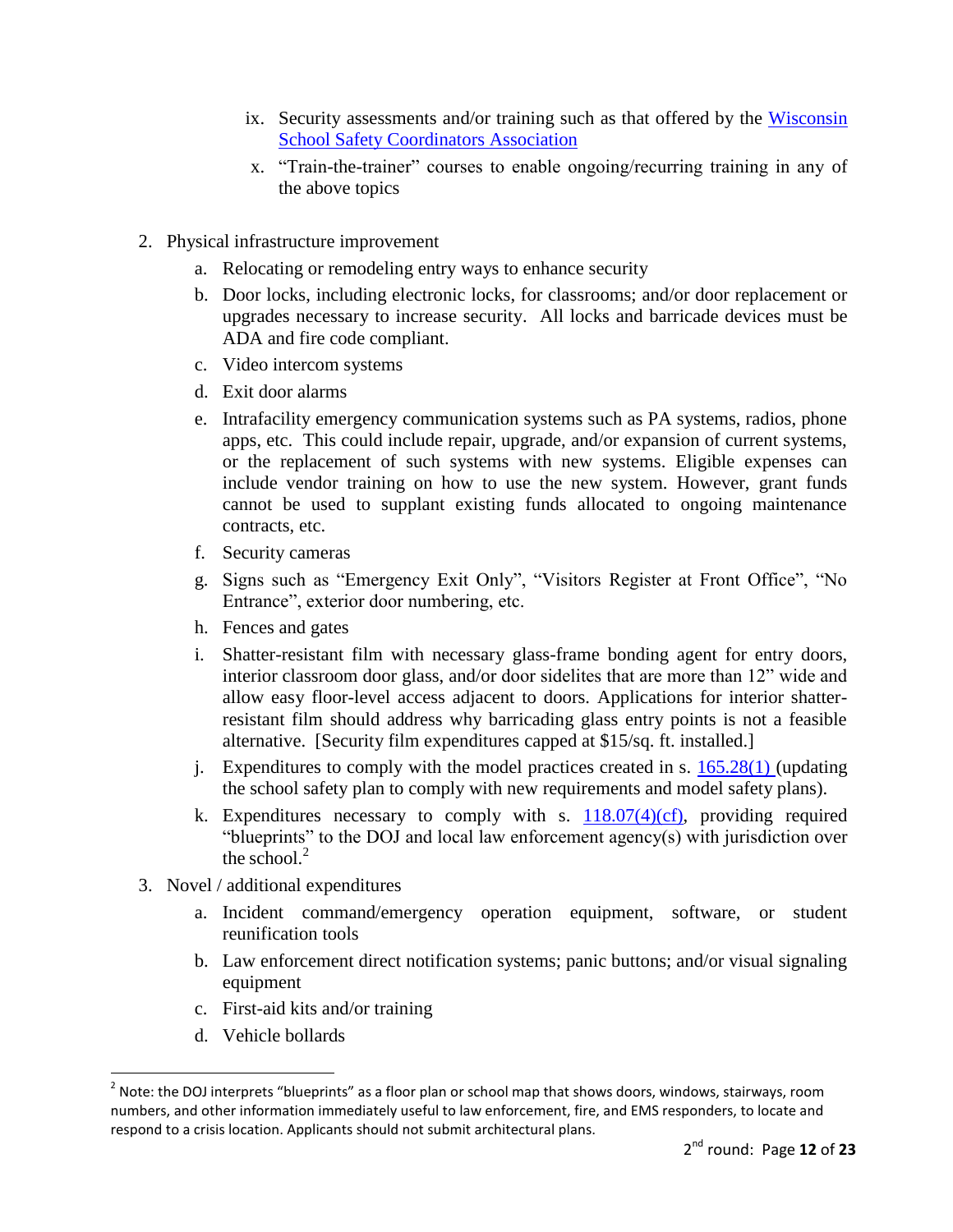- e. Lockdown shades or similar visual obscurements
- f. Visitor management & screening systems
- g. School security assessments

## <span id="page-12-0"></span>Ineligible Expenditures

Expenditures not listed as eligible are ineligible for funding in this round. If an applicant believes that a proposed expenditure is equivalent to a listed expenditure, contact the Office of School Safety. None of the following expenditures are equivalent and are certainly ineligible for funding:

- Expenditures to continue existing projects or that supplant existing or budgeted funds (with the exception of projects funded through the first round of School Safety Initiative grant funds)
- Weapons or body armor
- Bulletproof glass
- Shatter-resistant film for exterior classroom windows
- Door barricade devices that are not compliant with all ADA and Wisconsin fire code standards
- Vehicles, including unmanned/remotely piloted vehicles
- Expenses incurred prior to the date of the award or after the end of the grant performance period
- Costs in applying for this grant, such as consultants, grant writers, etc.
- Indirect costs or indirect administrative expenses
- Out-of-state travel (unless approved by DOJ)
- Research and development
- Memberships and dues
- Service contracts and training beyond the performance period of the grant award
- With the exception of expenses related to attending training, personnel salaries, including school resource officers, security guards, or other professionally licensed service providers (such as psychologists, counselors, social workers, etc.); or contracts that deliver equivalent services.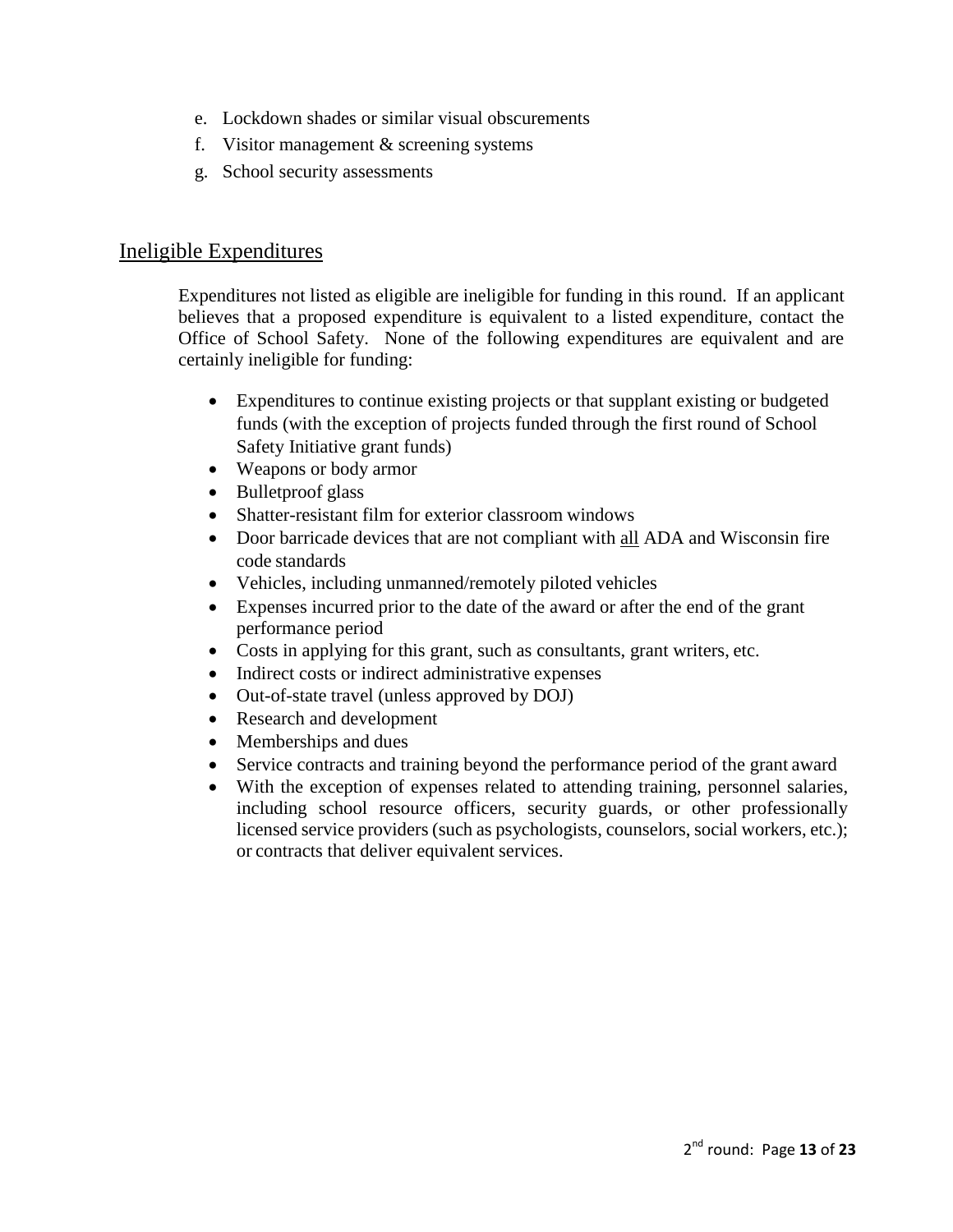## <span id="page-13-0"></span>Award Information

Project funding will be provided by DOJ. Only Wisconsin K-12 school boards, operators of independent charter schools, governing bodies of private schools, and tribal schools are eligible to apply under this solicitation.

Upon application approval, the applicant agency's project director will receive paper grant award documents by mail in approximately 30 days.

- Once grant award documents are signed and returned to DOJ, the project may begin on the date listed, and grant expenditures can begin.
- DOJ grant programs are funded on a reimbursement basis, meaning that during the grant period, funded projects will track approved expenditures and request reimbursement from DOJ through quarterly financial reports.

## <span id="page-13-1"></span>Submit Applications Using Egrants – Previous Applicants

Applications must be submitted through the Egrants online grants management system: <https://egrants.doj.state.wi.us/egmis/login.aspx>

- If you have never used Egrants before, you will need to register for access to the system.
	- o To register online, go to <http://register.wisconsin.gov/AccountManagement/> and complete the "self-registration" process.
	- o On the account registration site, you will have a choice between the DOJ Egrants and WEM EGrants.
		- *Please take care to select DOJ Egrants during this process.*
	- o Authorization to access Egrants can take several days depending on registration activity. Authorizations are only processed during normal business hours.
	- o Once your Egrants access has been approved, you may begin your online grant application.

An Egrants System User Guide, tailored to the School Safety Initiative, is posted here: [https://www.doj.state.wi.us/office-school-safety/grant](https://www.doj.state.wi.us/office-school-safety/grant-instructions.pdf)[instructions.pdf](https://www.doj.state.wi.us/office-school-safety/grant-instructions.pdf)

If you have any problems using Egrants, please contact the DOJ (see page 4).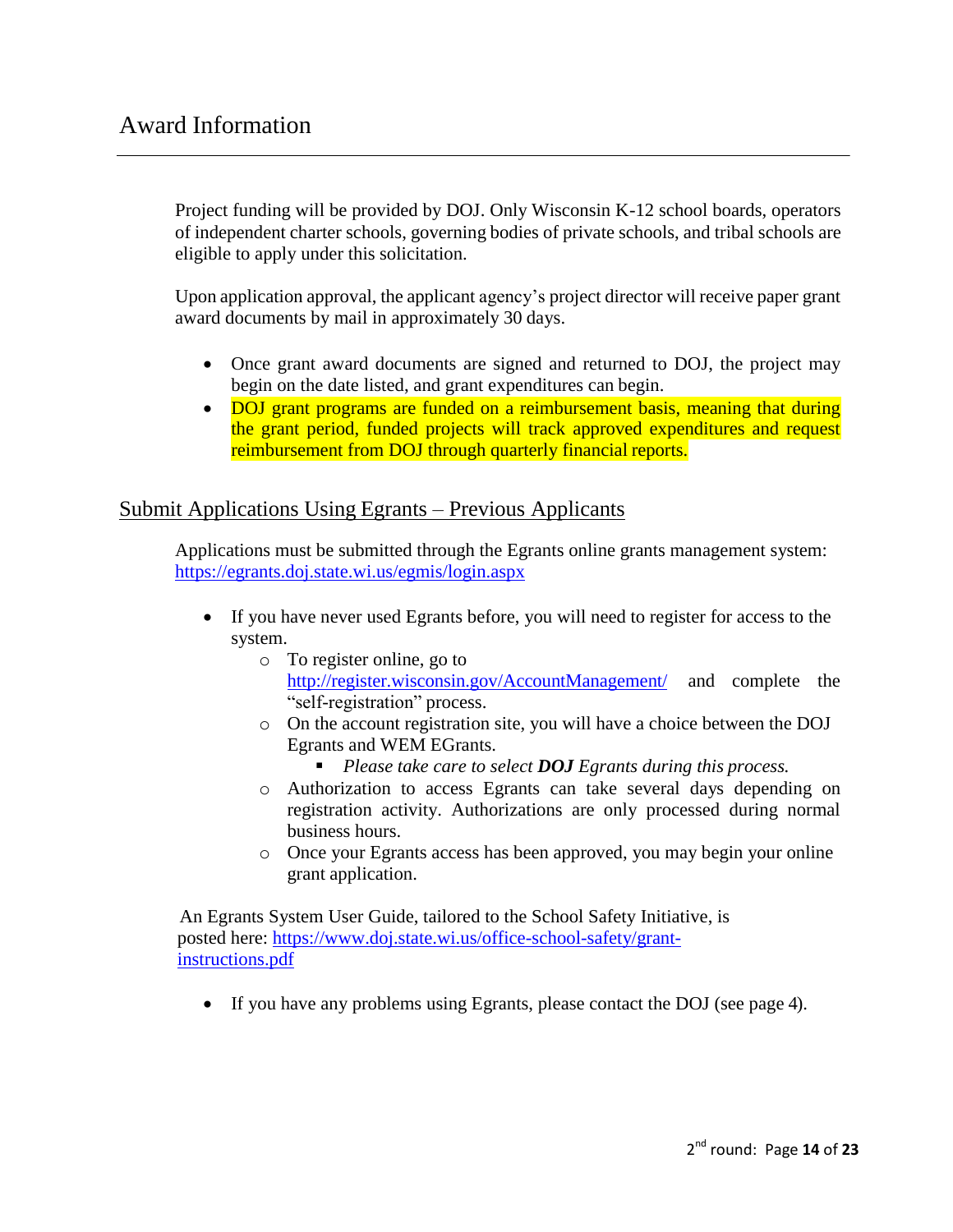## <span id="page-14-0"></span>Application Components

- Through Egrants, you will provide DOJ with information about your program that will be used to make a funding decision.
- Questions on what is expected in each section can be directed to [schoolsafety@doj.state.wi.us](mailto:schoolsafety@doj.state.wi.us)
- Attachments should only be included in this grant application where specifically requested in section instructions.
- Do not attach blueprints to this application.
- The Grant Administrative guide refers to DUN and CCR/SAM numbers [\(page 8\).](https://www.doj.state.wi.us/sites/default/files/External%20Admin%20Guide%20-%202018.pdf) Note that the Grant Administrative Guide is a DOJ publication that addresses both federal and state grant applications. DUN and CCR/SAM numbers are needed for *federal* grant applications. The School Safety Initiative is a *state* grant application, so those two numbers are not necessary.

## <span id="page-14-1"></span>**1. Main Summary**

This page asks for information about your organization and the three individuals responsible for the application and grant award. The *financial officer* is the individual responsible for financial activities in your organization. The *project director* will oversee projectoperations. The *signing official* for public school districts is the school board president or superintendent. For private schools the signing official is the head of the governing board.

Each responsible individual in this grant must be a different person.

In the Brief Project Description text box, please describe your program(s) in 150 words or less. An example is shown below for your convenience:

*"Funds will be used by the Happy School District to improve school safety in our two elementary schools, middle school, and high school. HSD will provide staff training in mental health; establish a School Safety Intervention Team in cooperation with the Happy Police Department; and make physical security improvements. This will benefit our 500 students."*

Responses to this section will be used on the DOJ website, cited in DOJ reports and could be mentioned in press releases. Plain language that clearly describes the intent of the project is most effective. There are many required fields on this page so if you encounter problems, please check online help by clicking the floating HELP button.

## <span id="page-14-2"></span>**2. Approval Checklist**

Please answer "Yes" or "No" to each question. It is anticipated that the response to most questions will be "No" or "N/A." Please also note that the Department of Justice is responsible for the administration of numerous federal grant programs, and many of these questions are intended to meet federal grant guidelines and requirements. In addressing these questions, specifically, please note the following guidance: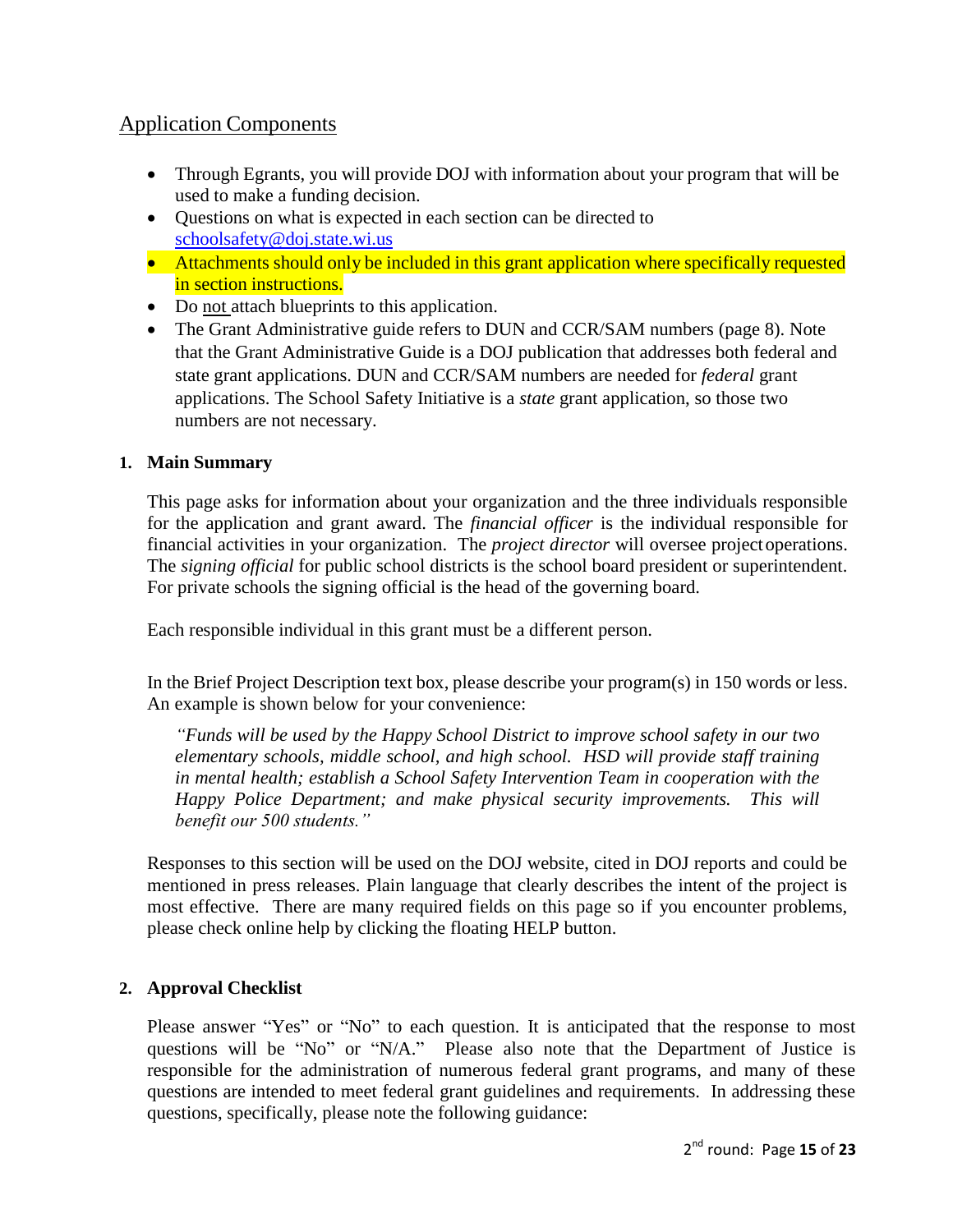5. Are you a state or local government agency; AND have 50 or more employees; AND applying for \$25,000 or No<sup>\*</sup> more?

If yes, you are required to prepare and implement an Equal Employment Opportunity Plan (EEOP) or Certification form (if applicable). A copy of your EEOP federal approval letter must be submitted to DOJ. (More information may be found at http://www.doj.state.wi.us/grants/grantee-civil-rights-information) (federal EEOP required response)

For Question #5: A school district would be considered a local government agency, and should respond to this question accordingly. Please note that as this is not a federal grant program, no documents need to be submitted to DOJ.

- No<sup>\*</sup> 6. If this application is \$25,000 or more, did your business or organization (including parent organization, all branches, and all affiliates worldwide) receive in the previous fiscal year (1) 80% or more of your annual gross revenues in US federal contracts, subcontracts, loans, grants, subgrants, and/or cooperative agreements?; AND (2) \$25,000,000 or more in annual gross revenues from US federal contracts, subcontracts, loans, grants, subgrants, and/or cooperative agreements? (required by The Federal Funding Accountability and Transparency Act)
- 7. If you answered yes to the previous question, does the public have access to information about the  $N/A$ <sup>\*</sup> compensation of the senior executives in your business or organization (including parent organization, all branches, and all affiliates worldwide) through periodic reports filed under section 13(a) or 15(d) of the Securities Exchange Act of 1934 (15 U.S.C. 78m(a), 78o(d)) or section 6104 of the Internal Revenue Code of 1986?

If you answered no to the first part of this question; you must attach to this application the full names and compensation of the top 5 highly compensated individuals of your organization as required by The Federal Funding Accountability and Transparency Act.

For Question #6: It is not anticipated that any applicant for the School Safety Initiative would meet the thresholds described (more than 80% of annual gross revenues received in federal funds AND more than \$25 million received in federal funds). Therefore, responses to this question are anticipated to be 'No.'

For Question #7: If Question #6 is answered 'No,' the response to Question #7 should be  $'NA$ .'

#### <span id="page-15-0"></span>**3. Performance Measures**

In this section, please provide numerical responses in the "Target" response area for the following school data elements:

- Applicant's total number of full-time teachers and counselors (2018-2019 schoolyear)
- Applicant's total number of full-time teachers and counselors that will be sent to required DOJ-specified Adolescent Mental Health 12-hour training course by August 31, 2020.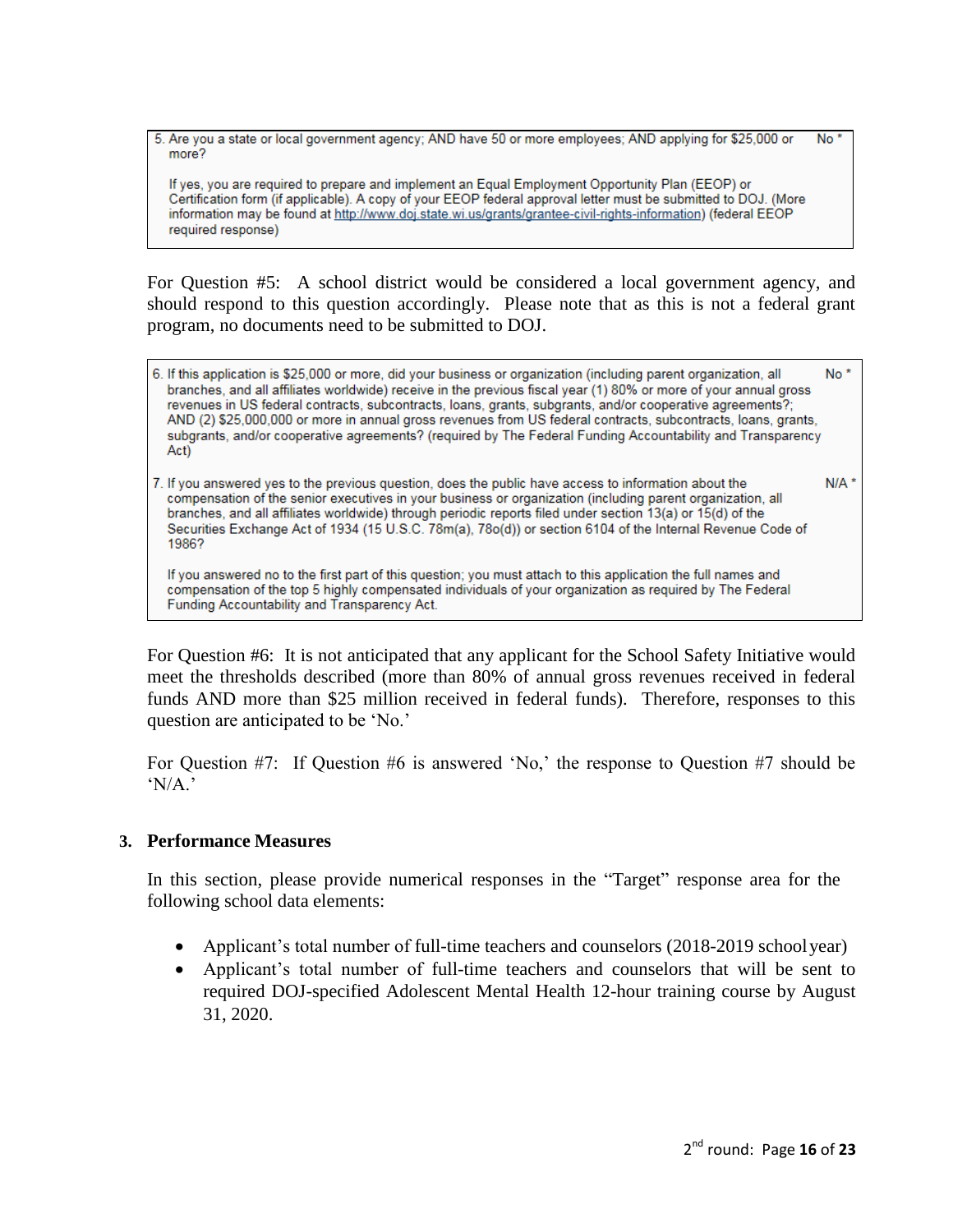#### <span id="page-16-0"></span>**4. Budget Detail**

Complete a project budget using these five budget subcategories:

- Travel/Training
- Equipment
- Supplies/Operating Expenses
- Consultants/Contractual
- Personnel

For each subcategory used, enter a justification that describes how the items in that subcategory will be used during the course of the grant period.

Budget estimates should be conservative and specifically designed to meet project needs.

Please note: in the next section, Section 5, Budget Narrative, you will be asked to attach an Excel spreadsheet to detail which school facility will be the recipient of each budget line item being requested, including individual unit/cost computations for each facility.

#### **Budget Detail Subcategories**

**In the Budget detail Section, please provide summary budget details and computations for the overall project.** The "description of computation" in each of these subcategories should be detailed enough to explain the purposes of each entry.

Travel/Training:

Any travel and/or training reimbursement costs related to attending School Safety Initiative-funded training. Only actual expenses will be reimbursed. All reimbursements will be at current state rates that are subject to change. Current rates for in-state travel at the time of this announcement include the mileage rate of \$0.51/mile. Out-of-state travel costs are ineligible for reimbursement without prior approval from the DOJ. Please note: costs will only be reimbursed after submission of an event agenda.

Travel/Training: Any travel and/or training costs associated with the funded project. Only actual expenses will be reimbursed. All reimbursements will be at current state rates that are subject to change. Expenses incurred in the employee's headquarter/city are ineligible.

Current rates for in-state travel at the time of this announcement include:

- Mileage: \$0.51/mile
- Lodging: Maximum \$82/night (\$90/night for Milwaukee, Waukesha or Racine County)
- Meals: \$8/breakfast (leaving before 6 a.m.); \$10/lunch (leaving before 10:30 a.m. and returning after 2:30 p.m.); \$20/dinner (returning after 7 p.m.)

Please note: Travel and training for contracted employees does not go in this section. These expenses should be itemized under "Contractual."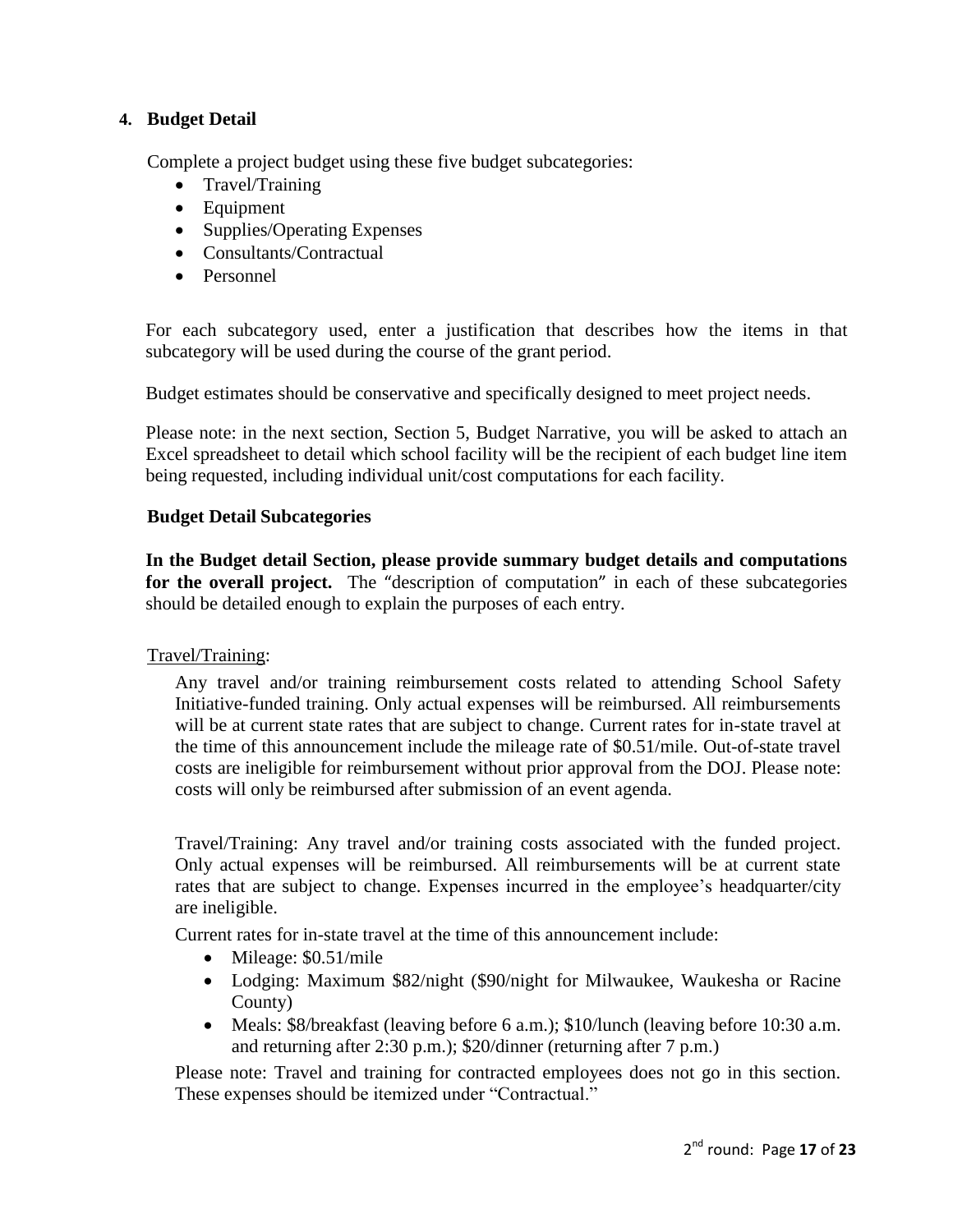#### Equipment:

Tangible non-expendable personal property having a useful life of more than one year and an acquisition cost of \$5,000 or more per unit.

#### Supplies/Operating Expenses:

Includes supplies related to safety/infrastructure improvements with an acquisition cost of less than \$5,000 per unit. Show computations for all items. For example, 50 door locks multiplied by  $$100/unit = $5,000$ .

#### Consultants/Contractual:

Provide costs associated with individuals or entities providing services through a contractual arrangement, such as school safety assessments, and/or training providers. With the exception of a few justified sole source situations, contracts should be awarded via competitive processes. Attach detailed information to support the total cost of each contract. For each consultant enter the name, if known; service to be provided; hourly or daily fee (8 hour day); and estimated time on the project. Consultant fees in excess of \$650 per 8 hour day require additional justification (contact DOJ). List all expenses to be paid from the grant to the individual consultant in addition to their fees (e.g., travel, lodging, meals, etc.). Show the basis of computation for each service requested. No fund reimbursements will be made prior to receipt of the contract.

#### Personnel:

Only costs directly related to staff training are eligible for reimbursement.

Schools may be reimbursed for the actual substitute teacher pay for substitutes covering classes for teachers attending training. Reimbursement is the school's short-term/daily substitute rate for substitute teachers directly employed by a school; or the actual cost to the district for contracted short-term/daily substitute services (such as Teachers On Call™, etc.). [Examples: Metro School District directly pays substitute teachers \$157.27/day, so is eligible for \$157.27 reimbursement. Happy School District contracts with Teachers On Call, through which substitutes are paid \$105—but Happy SD pays a 27% surcharge to Teachers On Call, generating an actual district cost of \$133.35 eligible for reimbursement.]

Schools may be reimbursed the hourly pay for teachers attending training outside of school contract days, at the school's standard hourly rate for such activity, for actual hours in training. Show computations (hourly rate x number of hours = amount requested).

Only personnel costs of the agency applying for the grant funds should be included under "personnel."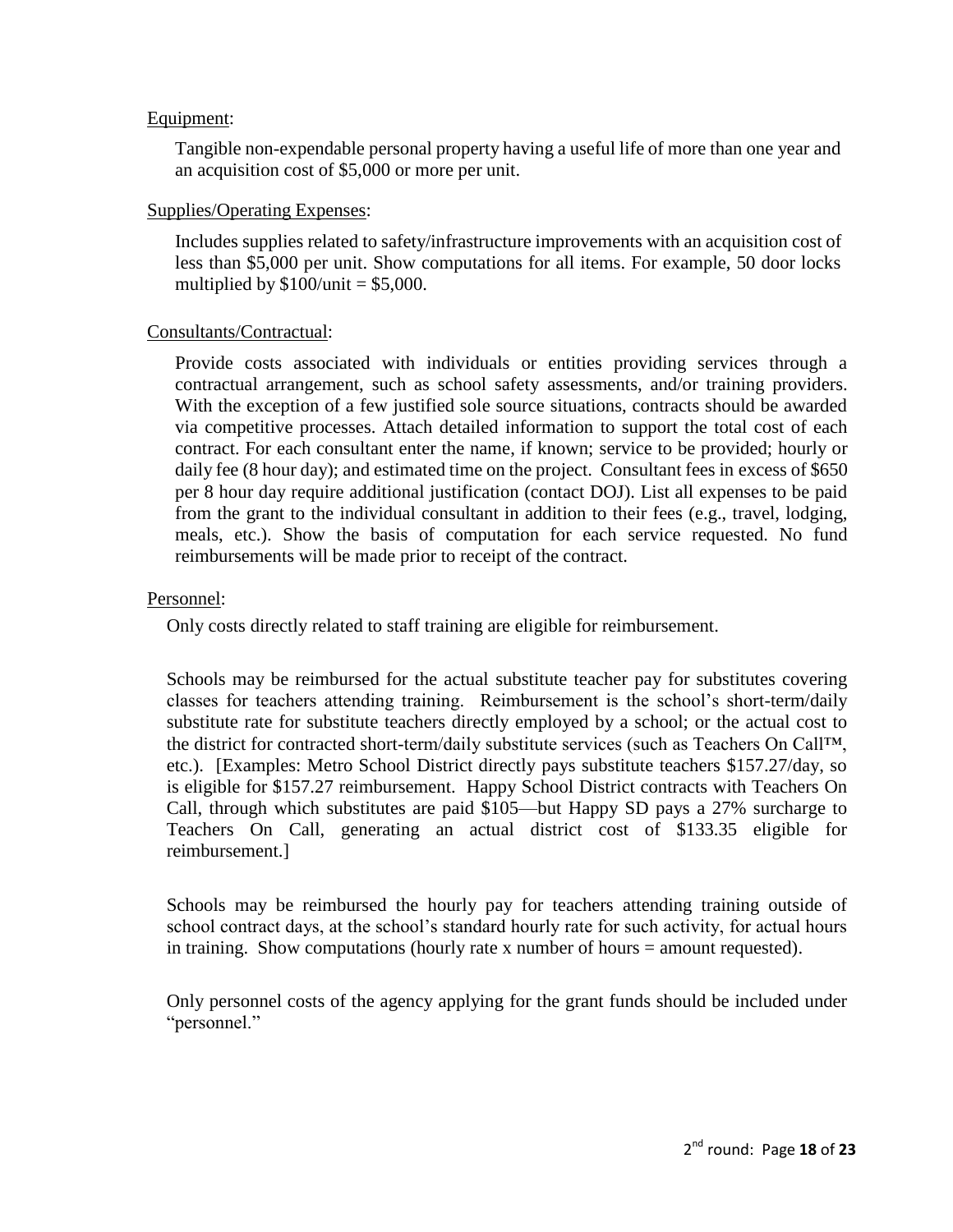## <span id="page-18-0"></span>**5. Budget Narrative – (1,500 Word Limit)**

Please describe how your budget relates to the overall project strategy or implementation plan. The narrative should describe the proposed activities and budget for your project.

- If available, please attach any vendor quotes associated with your requested budget.
- Describe efforts to contain costs. Examples of cost containment practices include referring to Department of Administration contract prices (see [DOA's School Safety](https://doa.wi.gov/Pages/DoingBusiness/SchoolSafety-Contracts.aspx)  [website\)](https://doa.wi.gov/Pages/DoingBusiness/SchoolSafety-Contracts.aspx), utilizing cooperative purchasing through [CESA 2 Purchasing,](http://www.cesapurchasing.org/) CESA 10 [Facilities Management,](http://facilities.cesa10.org/) etc.
- **Attach an Excel spreadsheet (template [provided on the DOJ website\)](https://www.doj.state.wi.us/sites/default/files/school-safety/Budget_Spreadsheet_Template.xlsx) to detail your expenses. It should show which school facility will be the recipient of each budget line item being requested, including individual unit/cost computations for each facility, as well as the training personnel expenses.**

#### <span id="page-18-1"></span>**6. Eligibility Requirements**

In order to receive School Safety Initiative grant funds, recipients must agree to comply with these conditions and requirements. Please note that requirements #1-#5 duplicate the requirements of the first School Safety Initiative grant, so recipients of those grants have already agreed to meet requirements #1-#5. Requirements #6-#8 are new to this round of grant funding. However, all recipients of the second round of School Safety Initiative funds agree to comply with all of the following requirements:

- 1. Applicant agrees to provide all full-time teachers, aides, counselors, and administrators with a minimum of 3 hours combined training in Adverse Childhood Experiences (ACE) and Trauma Informed Care/Trauma Sensitive Schools (TIC/TSS) before the end of the 2018-2019 school year; *or* demonstrate that staff has already received such training.
- 2. Applicant agrees to perform these security practices:
	- a. All entrances to the school are locked during the school day; *and*
	- b. A designated staff member is present to visually screen everyone entering the school through an unlocked point of access whenever an exterior entrance is unlocked prior to, during, or immediately after the regular school day. Please note: schools that share their entrance or common area with a third party, including a religious center, where requirements 2a and 2b are not practical, are exempt from 2a and 2b requirements. *An exemption from these two requirements makes the applicant ineligible for school entry glass – shatter-resistant film.*
- 3. Applicant certifies that each school has a written visitor protocol.
- 4. Applicant must demonstrate responsible fiscal budgeting by describing efforts to contain costs in Section 5, Budget Narrative, of the grant application.
- 2 nd round: Page **19** of **23** 5. Applicant agrees to coordinate with local law enforcement to ensure that proposed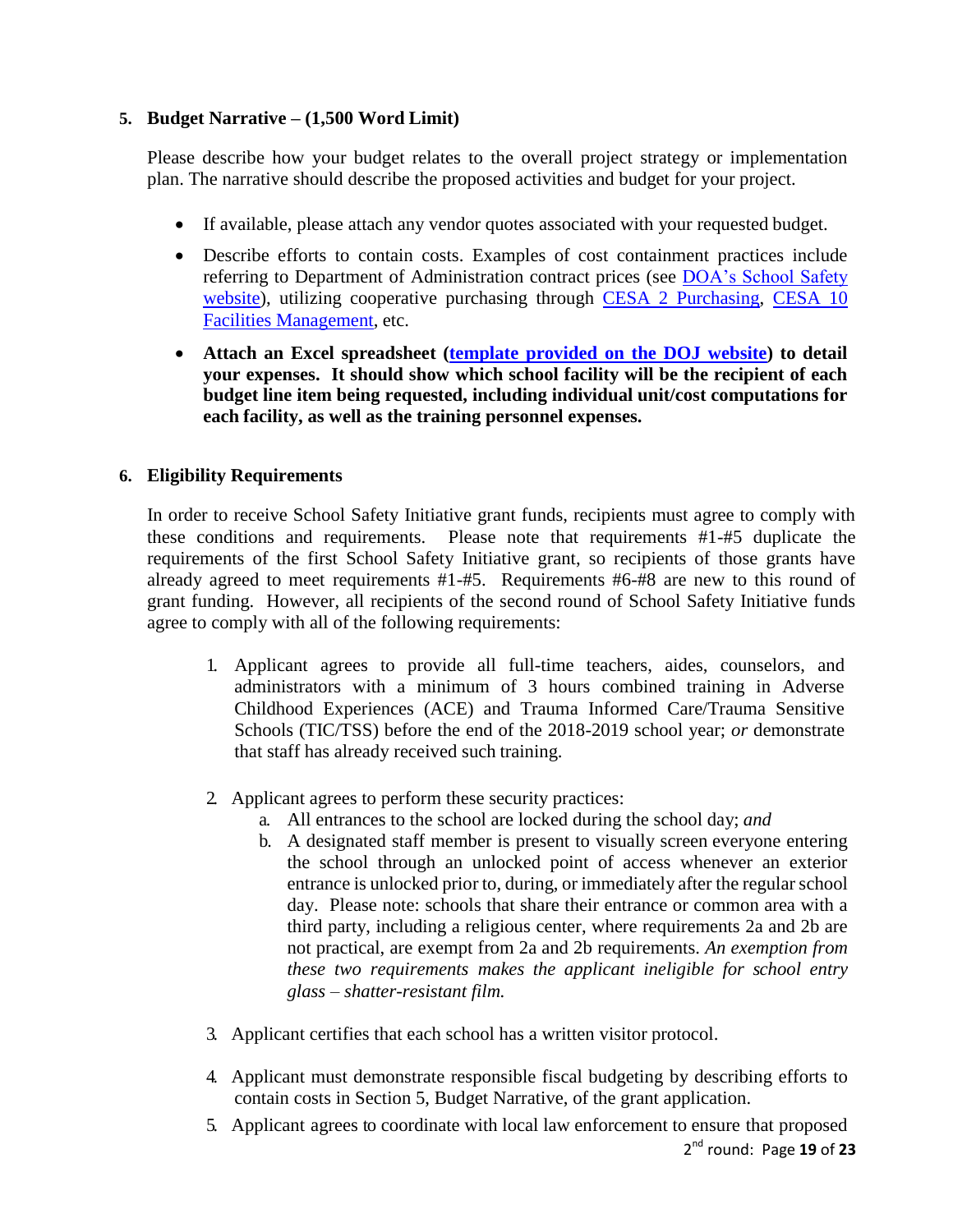expenditures and current entry door security practices are reviewed, approved, and, if possible, improved immediately.

- 6. Applicant agrees to send 10% of full-time teachers and counselors to a DOJapproved 12-hour Adolescent Mental Health training program by 8/31/2020.
- 7. Applicant agrees to establish a School Safety Intervention Team (SSIT) according to the DOJ's standardized guidelines as described in the Grant Announcement no later than August 31, 2019.
- 8. Applicant agrees to participate in and promote the DOJ confidential reporting application or tip line, when this is developed and deployed

## <span id="page-19-0"></span>**7. School Safety & Blueprint Submission**

*This step only applies to applicants who did not receive funds from the first round of School Safety Initiative grants.* Round one recipients have already completed this step.

- Please attach, in .pdf format, the required existing School Safety Plan.
- Please answer "Yes" or "No" to certify submission of blueprints for each school building and facility in the DOJ ShareFile link supplied in the DOJ Egrants registration email.
- For security reasons, do not attach blueprints in this section.

## <span id="page-19-1"></span>**8. Letters of Support**

*This requirement applies to all applicants.*

Please attach a letter of support from the local law enforcement agency (police department or sheriff's office) that has primary and/or main jurisdiction over the school or district; or otherwise serves as the primary responder to the majority of students; and which shows their commitment to serve as a member of the School Safety Intervention Team. A [letter of](file://apps01/sites/default/files/school-safety/LE_support_template.docx)  [support template](file://apps01/sites/default/files/school-safety/LE_support_template.docx) is available on the DOJ's Office of School Safety grant webpage.

*The following requirement only applies to applicants who did not receive funds from the first round of School Safety Initiative grants.* Round one recipients have already completed this.

Please attach letters of support from all of the local law enforcement agencies (police departments and sheriff's offices) that have jurisdiction over school facilities. Letters of support must discuss:

- The law enforcement agency was consulted regarding this school safety proposal, and that the agency is in support of or has no objection to the proposed project.
- The school consulted with the law enforcement agency as to whether there are any improvements to the school's entry door security practices and procedures that can be implemented immediately. Note: only one law enforcement agency needs to review the entry practices and procedures for each building. That should be the agency with primary jurisdiction (police department in municipal schools; sheriff's office in rural schools).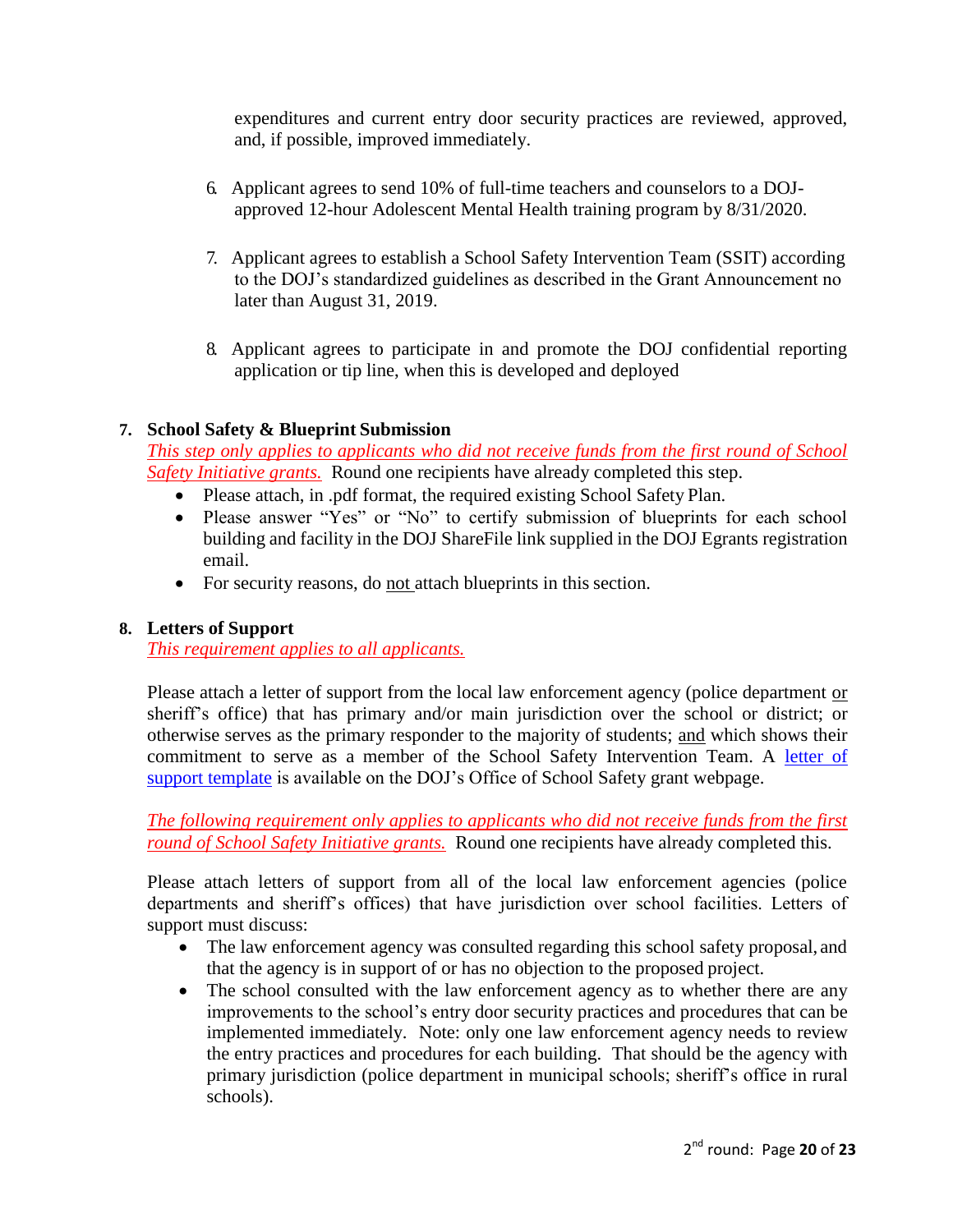## <span id="page-20-0"></span>Application Review and Award Criteria

Applications will only be considered if all of the indicated above sections (1-8) are submitted.

All applications must be submitted in Egrants on or before 11:59 pm on August 30, 2018 and will be screened for completeness and compliance with the instructions provided in this announcement.

Each grant must satisfy the criteria set out above. Grant reviewers may suggest amendments to applications, and grant applicants will be contacted if more information is needed to clarify elements of their proposal.

## <span id="page-20-1"></span>Post-Award Special Conditions/Reporting Requirements

If you are awarded funds under this announcement, you will be required to provide regular progress reports. The schedule for your reports will be included in your grant award materials. At that time, please review all of your grant award special conditions and Egrants reporting requirements. In addition to any special conditions described in your award documents and reporting requirements contained in Egrants, you will need to provide the following:

- 1. Grant recipients are advised that DOJ will monitor grants to ensure that funds are expended for appropriate purposes and that recipients are complying with state and federal requirements as described in the grant award contract. This includes timely completion of progress and financial reports, active efforts to achieve and measure stated goals and objectives, appropriate documentation of activities and outcomes, and adherence to any conditions included in the grant award.
- 2. DOJ reserves the right to withhold grant payments if the grant recipient is delinquent paying any obligation to DOJ such as background check fees, etc.
- 3. All awards are subject to the availability of appropriated funds and to any modifications or additional requirements that may be imposed by law.
- 4. Please be advised that a hold may be placed on any application or grant payment if it is deemed that an agency is not in good standing on other DOJ grants, has other grants compliance issues that would make the applicant agency ineligible to receive DOJ funding, and/or is not cooperating with an ongoing DOJ grant review or audit.
- 5. A hold may also be placed on any application or grant payment if it is deemed that an agency is not in compliance with federal civil rights laws and/or is not cooperating with an ongoing federal civil rights investigation.
- 6. Violation of any term of this grant award may result in the department exercising its authority under s. [165.25\(2\).](https://docs.legis.wisconsin.gov/document/statutes/165.25(2))
- 2 nd round: Page **21** of **23** 7. By January 1, 2019, the district must submit a school safety plan meeting *new*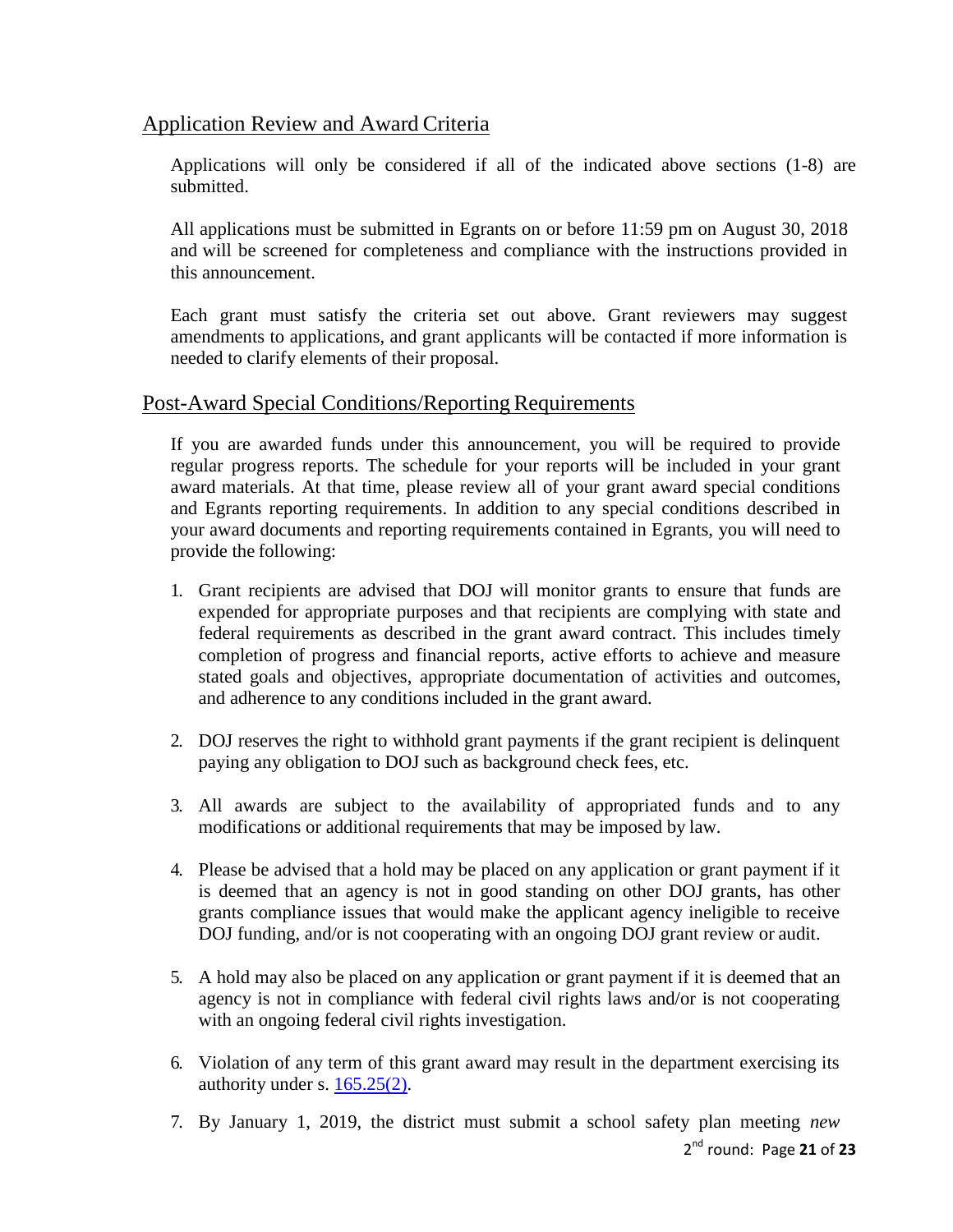requirements, with required information regarding annual drills, training, and reviews, as specified in s.  $118.07(4)(e)$ .

8. The grantee must conduct the 2018-2019 annual school violence drill required under s.  $\frac{118.07(4)(cp)}{25}$  $\frac{118.07(4)(cp)}{25}$  $\frac{118.07(4)(cp)}{25}$  prior to  $12/31/18$  in order to submit the report required under s.  $118.07(4)(e)$ .